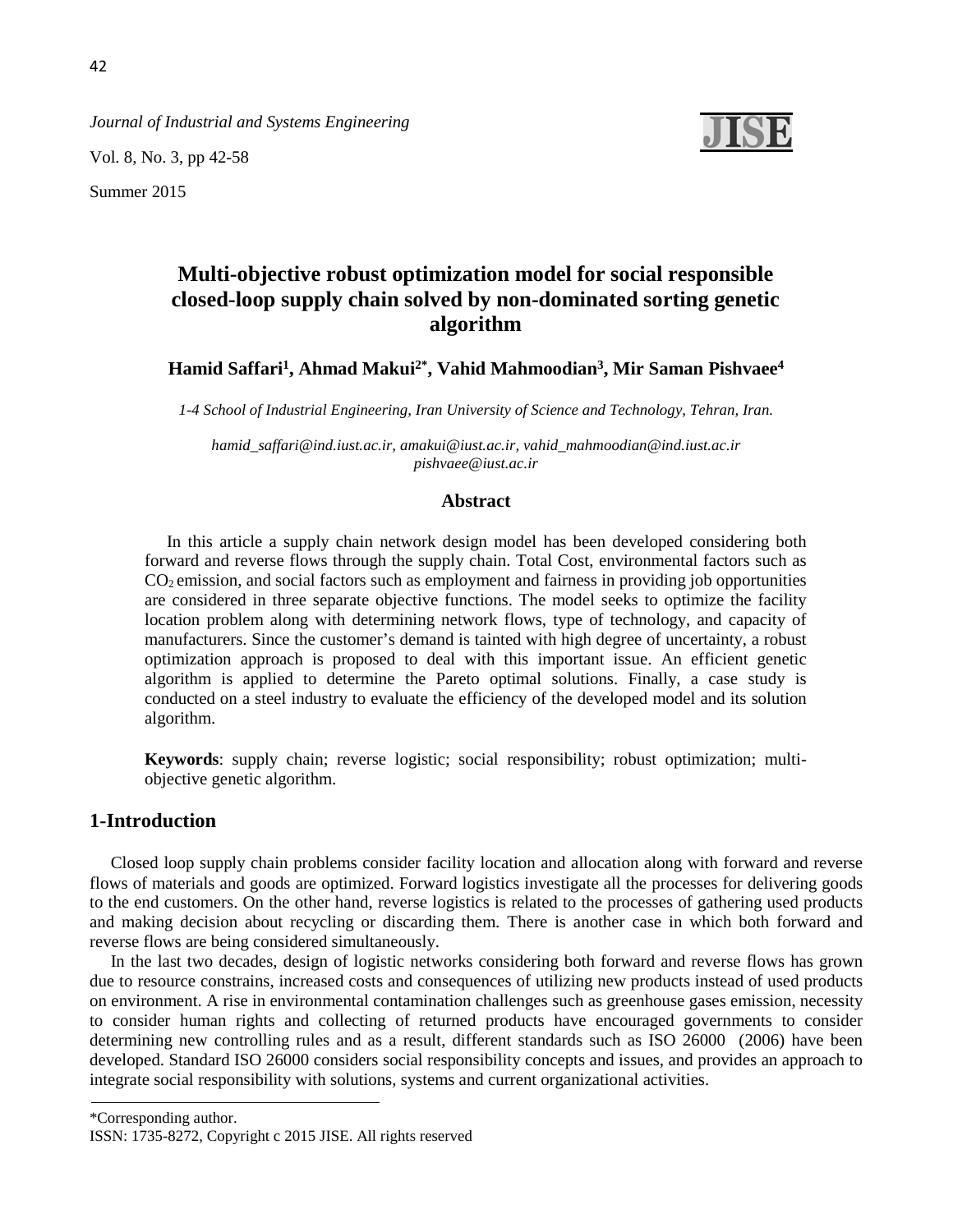In real world, insufficiencies and inaccuracies in data can result uncertainties in designing an appropriate supply chain. To cope with uncertainties, robust programming approach has taken into consideration, since mean value of variables or other common approaches in literature do not provide a suitable representative of real world [\(Mulvey et al., 1995\).](#page-15-0)

In most of the articles related to supply chain design, only profits and costs have considered to be optimized. Growing concern on environmental issues such as greenhouse gases emission and global warmth on one hand, and considering social responsibility issues in organizations, standards like ISO 26000 and other government disciplines on the other hand have influenced organizations to consider environmental issues and social responsibilities such as creating job opportunities and social development along with minimizing costs. In this paper, a mixed integer programming model have been developed for supply chain design considering

forward and reverse flows and factors such as social, economic and environmental issues. In addition, robust programming approach proposed by [Mulvey et al. \(1995\)](#page-15-0) has been applied due to demand uncertainty. Apart from that a multi-objective genetic algorithm has been developed to solve the model and extract Pareto frontier.

The rest of the paper has been organized as follows. The literature of the scope has been reviewed in section 2. Robust optimization is described in section 3. Problem definition and mathematical modeling for deterministic and non-deterministic conditions are included in sections 4 and 5. The description of solution method is presented in section 6 and section 7 contains application of model on a real case. Finally, concluding remarks are given in section 8.

# **2- Literature review**

#### **2-1- Proposed supply chain models considering forward and reverse flows**

[Fleischmann et al. \(2001\)](#page-15-1) proposed a general facility locating problem which was one of the pioneer studies to consider forward and reverse flow at the same time. [Sim et al. \(2004\)](#page-16-0) developed a multi-product, multi-period model with constraints in numbers and capacities of facilities. In their work, different transportation modes like marine transportation, road transportation, air and train transportation was considered and the model was solved with genetic algorithm.

[Salema et al. \(2005\)](#page-16-1) also developed a supply chain model considering forward and reverse logistics. They have considered two periods. Decision making for facility locations happens in longer period and network flows decision making has been considered in short period. Their mathematical model was solved with branch and bound algorithm and a scenario-based approach was applied to include uncertainty. [Salema et al. \(2007\)](#page-16-2) provided uncertainty of demand and return rate in their model using scenario generation, too.

[Ko and Evans \(2007\)](#page-15-2) presented a mixed integer non-linear programming model for third party organizations and utilized genetic algorithm to solve the model. [Lee and Dong \(2007\)](#page-15-3) addressed a two stage solution method and a tabu search meta-heuristic approach to deal with forward and reverse flows of computer products supply chain. [Wang et al., \(2010\)](#page-16-3) developed a model for forward/ reverse logistics and applied a genetic algorithm based on spanning tree approach to solve the model.

[Pishvaee et al. \(2009\)](#page-15-4) proposed a scenario based optimization model for closed loop supply chain design. In their work, demand, transportation costs, numbers of returned products, and quality of returned products were considered as uncertain parameters. [Easwaran and Üster \(2010\)](#page-14-0) presented a model for closed loop supply chain and used Benders' decomposition method to solve it. [El-Sayed et al. \(2010\)](#page-14-1) developed a multi- product multiechelon multi-period model. They also included risk in their study.

Pishvaee [and torabi \(2010\)](#page-15-5) addressed a fuzzy bi-objective mixed integer programming model with objective functions of cost minimization and customer response maximization for a supply chain design. The model was solved with a possibilistic fuzzy approach. In another study by [Pishvaee et al. \(2010\)](#page-15-6) a bi-objective model was developed and solved with a heuristic algorithm. A robust programming approach was applied for forward and reverse flow logistics by [Pishvaee et al. \(2011\)](#page-15-7) for the first time.

[Das and Chowdhury \(2012\)](#page-14-2) developed a model for closed loop supply chain. They assumed that collected products have different quality levels and returned products can be recycled. [Özkır and Başlıgil \(201](#page-15-8)2) presented a mixed integer programming model for closed supply chain design and determined three options for recycling returned products; material recycling, component recycling, and product recycling.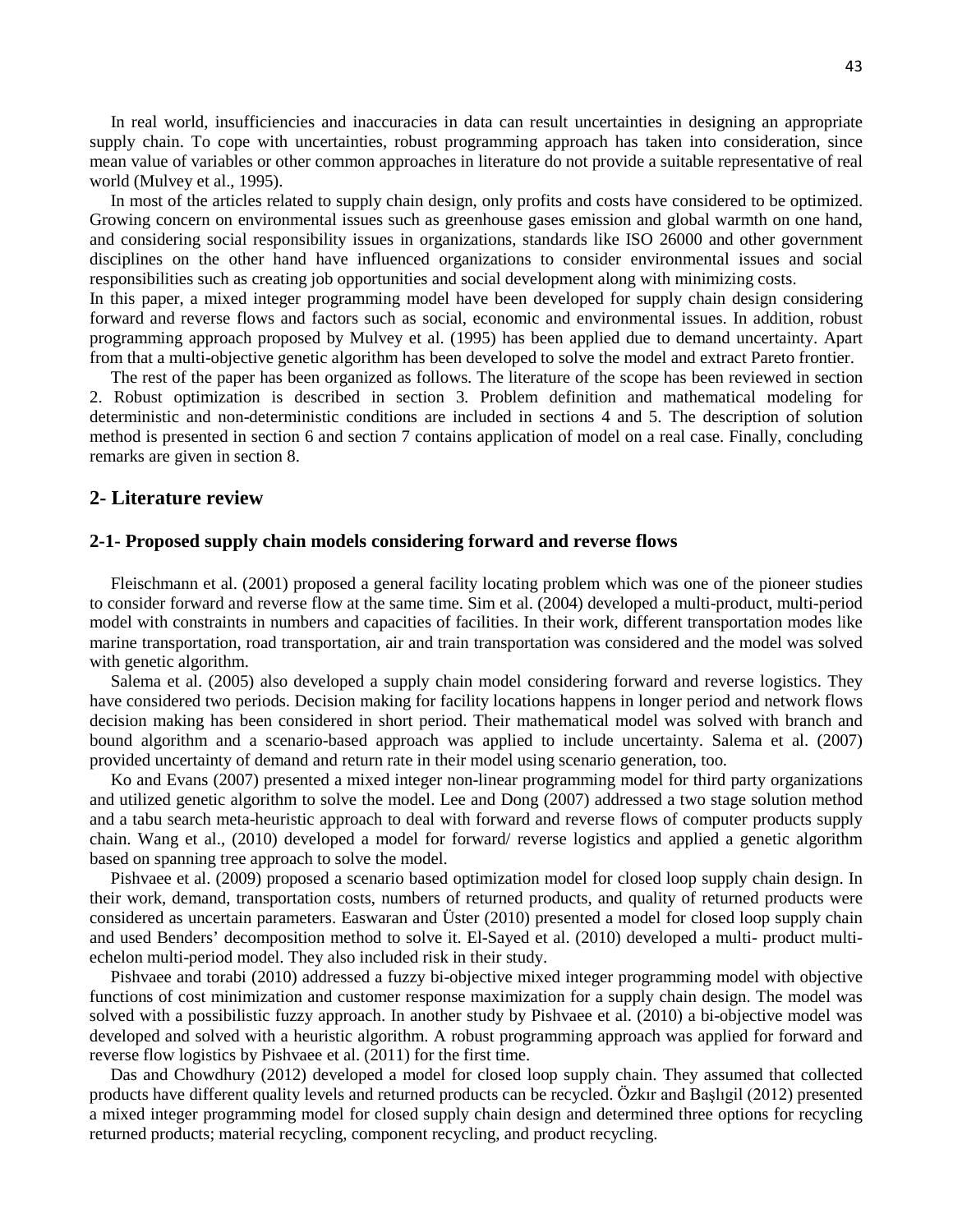Vahdani et al. (2013) developed a novel model considering reliability for closed loop network design. They considered failure probability for each collection center and used robust optimization model and queuing theory to cope with uncertainty. [Hassani et al. \(2012\)](#page-15-9) addressed a supply chain design with uncertainty in demand and also purchasing costs. They considered robust programming approach and used Bill of Material (BOM) for new and returned products. [Rosa et al. \(2013\)](#page-14-3) developed a robust model to minimize the regret of different scenarios and included uncertainty by log-normal distribution. They also considered three categories of small, medium and large warehouses and determined their optimum capacity.

[Özkır and Başlıgil \(2013\)](#page-15-10) presented a multi-objective model for maximizing satisfaction level of trade, customer response, and profit. They used fuzzy numbers to include uncertain parameters in their model.

[Ramezani et al. \(2013a\)](#page-16-4) developed a model for supply chain design to optimize forward and reverse flows. They defined three objective functions to optimize the profit, the service level both in forward and reverse logistics, and poor quality materials sent from supplier. [Ramezani et al. \(2013b\)](#page-16-5) also developed another single objective model and used minimizing the maximum regret level rather than taking the average of different scenarios. They also introduced an algorithm to create different scenarios.

[Subramanian et al. \(2013\)](#page-16-6) presented a mixed integer programming model to determine optimum locations of plants, distribution centers, recycling centers and disposal centers, and to optimize material flows among these facilities. They used simulated annealing meta-heuristic approach to solve their model.

[Keyvanshokooh et al. \(2013\)](#page-15-11) considered both pricing and forward and reverse supply chain design and in their model, each customer decided about returning used products based on the proposed price. They also assumed that the products can be transferred inside one echelon of supply chain. The studies which considered environmental and social issues are investigated in the following as well.

# **2-2- Papers considering environmental issues**

[Amin and Zhang \(2013\)](#page-14-4) presented a multi-product bi-objective model considering cost and use of environmental friendly material in a closed loop supply chain. They employed weighted sum method and ɛconstraint method to solve their model. [Pishvaee and Razmi \(2013\)](#page-15-12) addressed a fuzzy programming model and considered environmental effects as their second objective function. [Wang et al. \(2012\)](#page-16-7) developed a multiobjective model for minimizing cost,  $CO<sub>2</sub>$  emission and waste. The model was also proposed to determine optimum locations of plant of new and remanufactured products, distribution centers, and recycling centers along with optimum flows among facilities.

#### **2-3- Papers considering social issues**

[Cartend and Jennings \(2002\)](#page-14-5) surveyed social effects of purchasing on supply chain performance and showed that the purchasing based on social criteria has direct and positive impacts on suppliers performance. They did not include a mathematical model in their study. [Cruz and Wakolbinger \(2008\)](#page-14-6) and [Cruz \(2009\)](#page-14-7) proposed a theoretical framework to model and analyze supply chain network according to multi-criteria decision making approach. [Dehghanian and Mansour \(2009\)](#page-14-8) developed a model for forward and reverse supply chain and included three objective functions to consider cost, environmental contamination and social criteria such job opportunities, local development, product risk, and hazardous work conditions. Their model was solved with multi-objective genetic algorithm. [Pishvaee et al. \(2012\)](#page-16-8) proposed a robust model for forward supply chain. They considered some social criteria such as employment rate, job opportunities development, waste rate, and hazardous products rate received to customers.

Literature review indicates that there are not many works which consider cost functions, social effects and environmental effects simultaneously and under uncertainty conditions. There are also a few works that consider technology selection criterion and variable capacities for facilities. In literature surveyed here, variable capacity for facilities along with different technologies availability is not assumed. There is also no work to consider fairness in providing job opportunities.

In this study, a model is developed for forward and reverse supply chain considering objective functions of costs, environmental effects such as  $CO<sub>2</sub>$  emission quantity, social effects such as job opportunities and fairness in developing job opportunities. In this regard, it has been assumed that by opening facilities with low capacities but in different spots, it is possible to provide fairness in job opportunities and maximize network security. In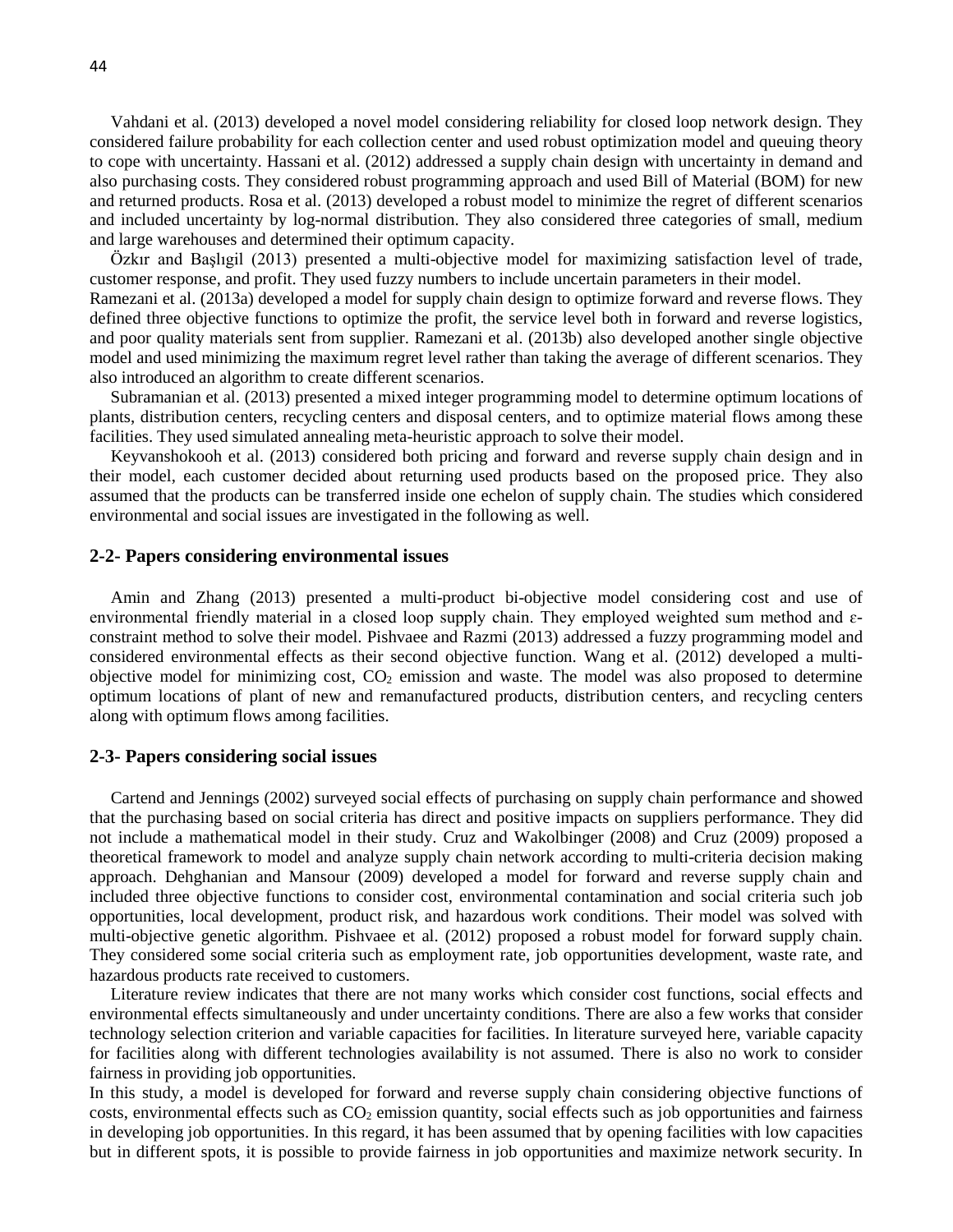addition, demand is assumed to be uncertain and robust programming approach is employed to handle this uncertainty. Also other than optimum location of facilities and flows among them as a manifest of such models, technology type and capacity of facilities are determined, too. Finally, a multi-objective genetic algorithm combined with a linear solver is developed for proposed model and is implemented in order to extract nondominated solutions of a case study in steel industry.

#### **3- Robust optimization**

[Mulvey et al. \(1995\)](#page-15-0) proposed a new robust programming model considering different discrete scenarios. Their approach is described as follows.

$$
MinC^{\wedge}Tx + d^{\wedge}Ty \tag{1}
$$

$$
s.t Ax = b
$$
 (2)

$$
Bx + Cy = e \tag{3}
$$

$$
x, y \ge 0 \tag{4}
$$

Equation (2) stands for deterministic parameters and  $(x, y)$  is defined as the vector of design and controlling decision variables.  $b$  and  $d$  are random technology coefficients matrixes and  $e$  represents right hand side vector.  $\Omega$  is indicative of different scenarios and is defined as  $\Omega = \{1, 2, \ldots, s\}$ . Probability of each scenario is  $p_s$  and we assume that( $\sum_{s} p_s = 1$ ). { $z_1, z_2, ... z_s$ } is the set of error variables which show infeasibility degrees for infeasible constraints. So, the model developed by [Mulvey et al. \(1995\)](#page-15-0) turns to be as follows.

$$
min \ \sigma(y_1, y_2, \dots y_s) + \omega \rho(z_1, z_2, \dots z_s) \tag{5}
$$

$$
s.t\n\nAx = b
$$
\n(6)

$$
B_S x + C_S y_S + z_S = e_S \quad \text{for all } s \in \Omega \tag{7}
$$

$$
x, y_S, z_S \ge 0 \qquad \text{for all } s \in \Omega
$$
\n
$$
(8)
$$

We represent uncertain parameters B, C, e as  $B_s$ , C<sub>s</sub>,  $e_s$  for each scenario  $\mathcal{se}\Omega$ .  $\Gamma$  is the cost or profit function and is shown by  $f(x, y)$  and for different scenarios it is defined as  $\Gamma_s = f(x, y_s)$ . The more the variance of  $\Gamma_s = f(x, y_s)$  $f(x, y_s)$ , the more the risky will be decision making. This is shown in [Mulvey et al. \(1995\)](#page-15-0) as follows.

$$
\sigma(0) = \sum_{s \in \Omega} p_s \Gamma_s + \lambda \sum_{s \in \Omega} p_s (\Gamma_s - \sum_{s \in \Omega} p_s \Gamma_s)^2
$$
\n(9)

Where  $\lambda$  is the weight given by decision maker for robust counterpart of the model. [Yu and Li \(2000\)](#page-16-9) considered another approach to obtain standard deviation of solutions that is shown by:

$$
\sigma(0) = \sum_{s \in \Omega} p_s \Gamma_s + \lambda \sum_{s \in \Omega} p_s |\Gamma_s - \sum_{s \in \Omega} p_s \Gamma_s| \tag{10}
$$

Since the objective function is nonlinear, it can be changed to linear form by hypothesis proposed by [Yu and Li](#page-16-9)  [\(2000\).](#page-16-9)

$$
Min \ \sigma(0) = \sum_{s \in \Omega} p_s \Gamma_s + \lambda \sum_{s \in \Omega} p_s \left[ (\Gamma_s - \sum_{s \in \Omega} p_s \Gamma_s) + 2\theta_s \right] \tag{11}
$$

$$
(I_s - \sum_{s \in \Omega} p_s I_s) + \theta_s \ge 0 \qquad \forall \ s \in \Omega
$$
\n
$$
(12)
$$

$$
\theta_s \ge 0 \qquad \forall \; s \in \Omega \tag{13}
$$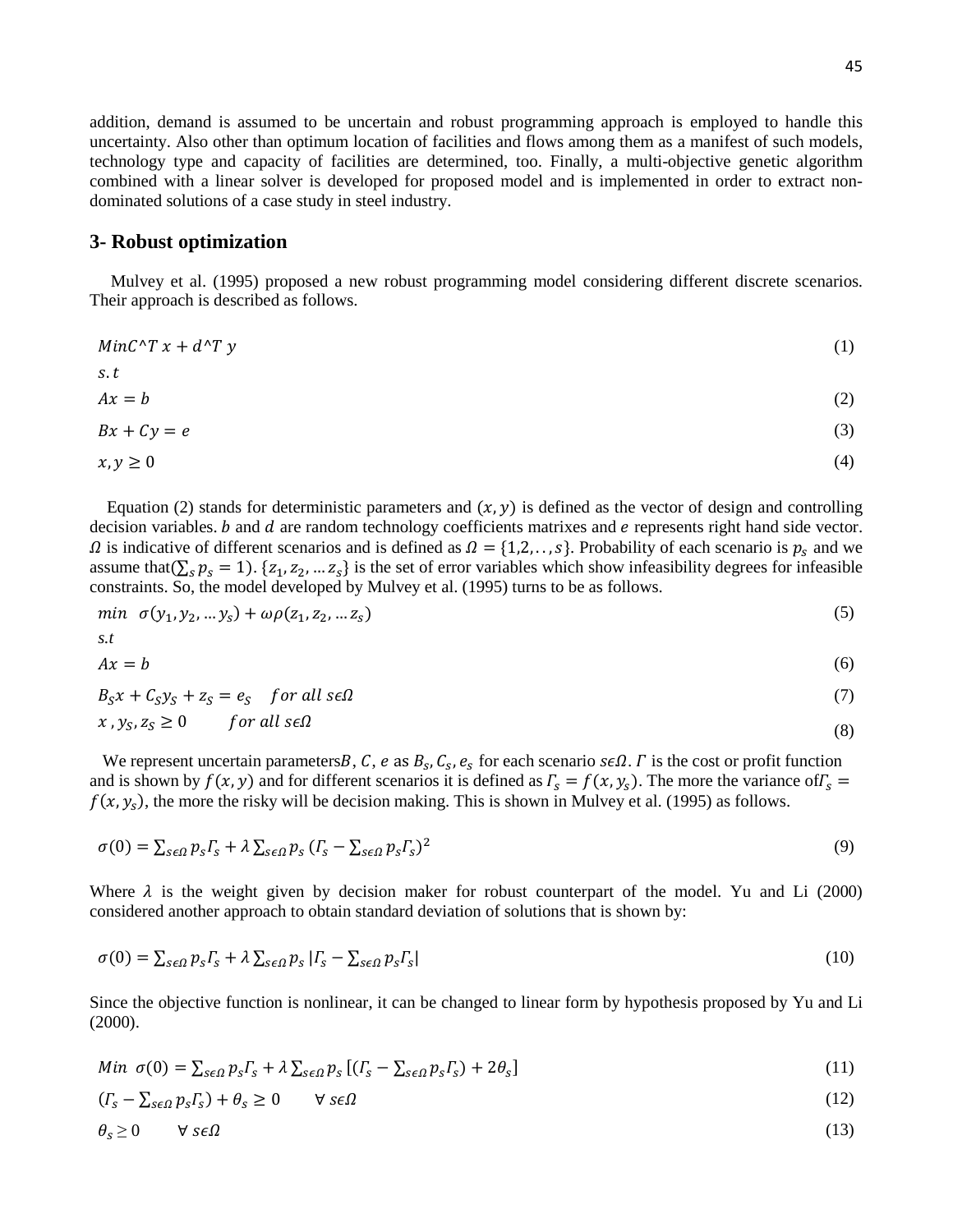$\sum_{s \in \Omega} p_s \delta_s$  is the penalty of objective function of model (11) and is used for situations where some of the scenarios are infeasible.  $\lambda$ ,  $\omega$  are weights which are determined by decision maker as well. Finally, the objective function is summarized as follows.

$$
Min \ \sigma(0) = \sum_{s \in \Omega} p_s \Gamma_s + \lambda \sum_{s \in \Omega} p_s \left[ (\Gamma_s - \sum_{s \in \Omega} p_s \Gamma_s) + 2\theta_s \right] + \omega \sum_{s \in \Omega} p_s \delta_s \tag{14}
$$

# **4- Problem definition**

In this study, we represent a network with three kinds of facilities containing plants for producing initial and final products and distribution centers for forward logistic, and collection centers that are considered in reverse flow direction. Manufacturers of initial products supply a part of their raw materials from collection centers and the rest is purchased. The initial products follow their way to final products manufacturing plants and different products are produced and sent to distributors to reach end customers. These products are returned to collection centers after their life cycle. The wastes of manufacturing plants are also gathered in collection centers to be used for new products. Objective functions are designed to locate facilities optimally, optimize network flows, select technology type and determine plants capacity. This network is depicted in Figure (1) which is typical for industries like steel industries.

Model assumptions

- Manufacturing plants for initial products have different capacities with different technologies.
- Raw material is assumed to be infinite.
- Quality of collected products from different spots is the same.
- There is only one product in the network and is considered for one period.
- Manufacturing plants and customers locations are fixed are predefined.
- Demand is nondeterministic and is modeled through different scenarios.
- Facilities capacity is finite and deterministic.
- Manufacturing plants for initial products produce only one type of product.
- The percent of returned products and wastes is determined for final manufacturing plants.
- Network flows' capacity is considered to be infinite.
- For considering  $CO_2$  emission and job opportunities in the model, it is assumed that the objective is to minimize total gas emissions and maximize total job opportunities in a geographical area.



**Figure1.** Structure of the considered closed-loop supply chain network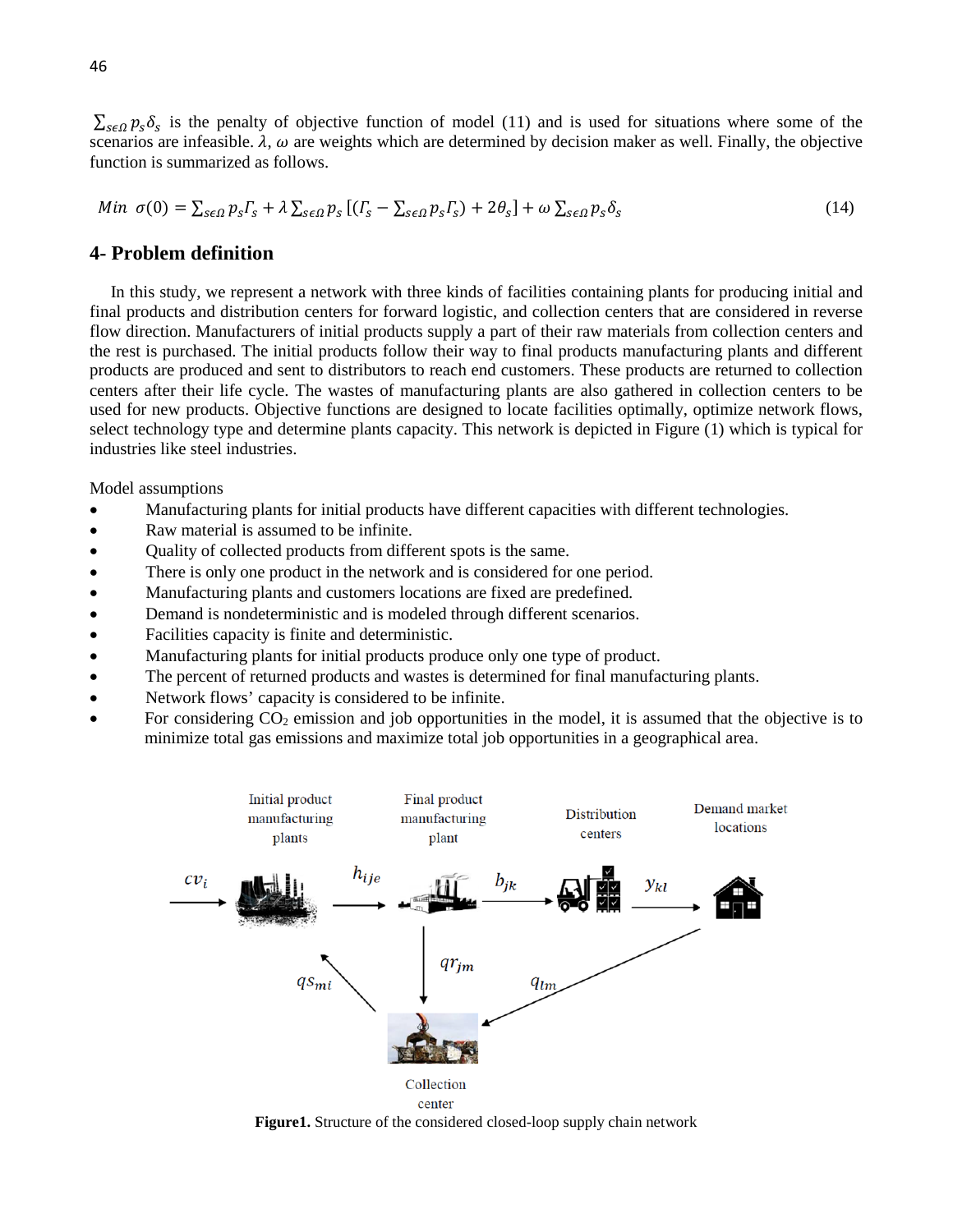# **5- Model description**

The following notation is used in the formulation of the presented model. **Indices**

- index of potential locations of initial products manufacturing plants  $\mathbf{i}$
- index of fixed locations of converting raw materials to final products index of potential distribution centers
- $k$  index of potential distribution centers  $l$  index of fixed demand market location
- index of fixed demand market locations
- $m$  index of potential collection centers

# **Parameters**

- $FX_i^{ce}$ <br> $g_k$ fixed cost of manufacturing initial product  $i$  using technology  $e$  with capacity  $c$
- $g_k$  fixed cost of opening distribution center  $k$ <br>fixed cost of opening collection center  $m$
- $\sigma_m$  fixed cost of opening collection center m<br>CX<sup>c</sup> capacity of initial product manufacturing
- capacity of initial product manufacturing plant with capacity level  $c$
- $CY_i$  $CY_j$  capacity of final product manufacturing plant j<br> $CZ_k$  capacity of distribution center k
- 
- $CZ_k$  capacity of distribution center k<br>CW<sub>m</sub> capacity of collection center m
- $CW_m$  capacity of collection center m<br> $v_{ab}$  distance between facilities a, b
- $v_{ab}$  distance between facilities a, b<br>  $pc_i^{ec}$  cost of manufacturing initial pr  $pc_i^{ec}$  cost of manufacturing initial products in plant *i* with capacity *c* and technology *e jc<sub>i</sub>* cost of manufacturing final product in plant *j*
- $jc_j$  cost of manufacturing final product in plant j<br> $CY_i$  capacity of final product manufacturing plant
- 
- $CY_j$  capacity of final product manufacturing plant j<br>kc<sub>k</sub> operational cost of each product in distribution
- $kc_k$  operational cost of each product in distribution center *k* operational cost of each product in collection center *m*  $nc_m$  operational cost of each product in collection center m<br>  $\mu$  transportation cost of each unit product per kilometer
- $μ$  transportation cost of each unit product per kilometer en<sub>e</sub> environmental effects of manufacturing each initial pr
- environmental effects of manufacturing each initial product using technology e
- $ρ$  environmental effect of transportation of each product per kilometer  $w c_e$  water consumption for manufacturing each initial product using tech
- $wc_e$  water consumption for manufacturing each initial product using technology *e* number of opened plants
- $\beta$  number of opened plants<br>  $r_i$  production rate of final m
- $r_j$  production rate of final manufacturing plant j<br>  $d_l$  demand quantity in demand market l
- 
- return rate of products in demand market  $l$
- $d_l$  demand quantity in demand market l<br>  $f_l$  return rate of products in demand mark<br>  $j\sigma_l^{ec}$  number of job opportunities developed number of job opportunities developed if plant is located at spot  $i$  with capacity  $c$  and technology  $\boldsymbol{e}$
- $jd_k$  number of job opportunities developed if distribution center is located at spot k number of job opportunities developed if collection center is located at spot m
- number of job opportunities developed if collection center is located at spot  $m$

### **Variables**

| $x_i^{ec}$  | if initial manufacturing plant is located in spot i with capacity c using technology $e$ , 1 and   |
|-------------|----------------------------------------------------------------------------------------------------|
|             | otherwise 0                                                                                        |
| $Z_k$       | if distribution center is located in spot $k$ , 1 and otherwise 0                                  |
| $W_{\rm m}$ | If collection center is located in spot $m$ , 1 and otherwise 0                                    |
| $cv_i$      | quantity of raw material received by initial product manufacturing plant i                         |
| $h_{ije}$   | product quantity shipped by initial product manufacturing plant $i$ to final product manufacturing |
|             | plant $j$ using technology $e$                                                                     |
| $b_{jk}$    | product quantity shipped from final product manufacturing plant $j$ to distribution center $k$     |
| $y_{kl}$    | product quantity shipped from distribution center $k$ to demand market $l$                         |
| $q_{lm}$    | product quantity shipped from demand market $l$ to collection center $m$                           |
| $q_{smi}$   | product quantity shipped from collection center $m$ to initial product manufacturing plant $i$     |
| $qr_{jm}$   | product quantity shipped from manufacturing plant $j$ to collection center $m$                     |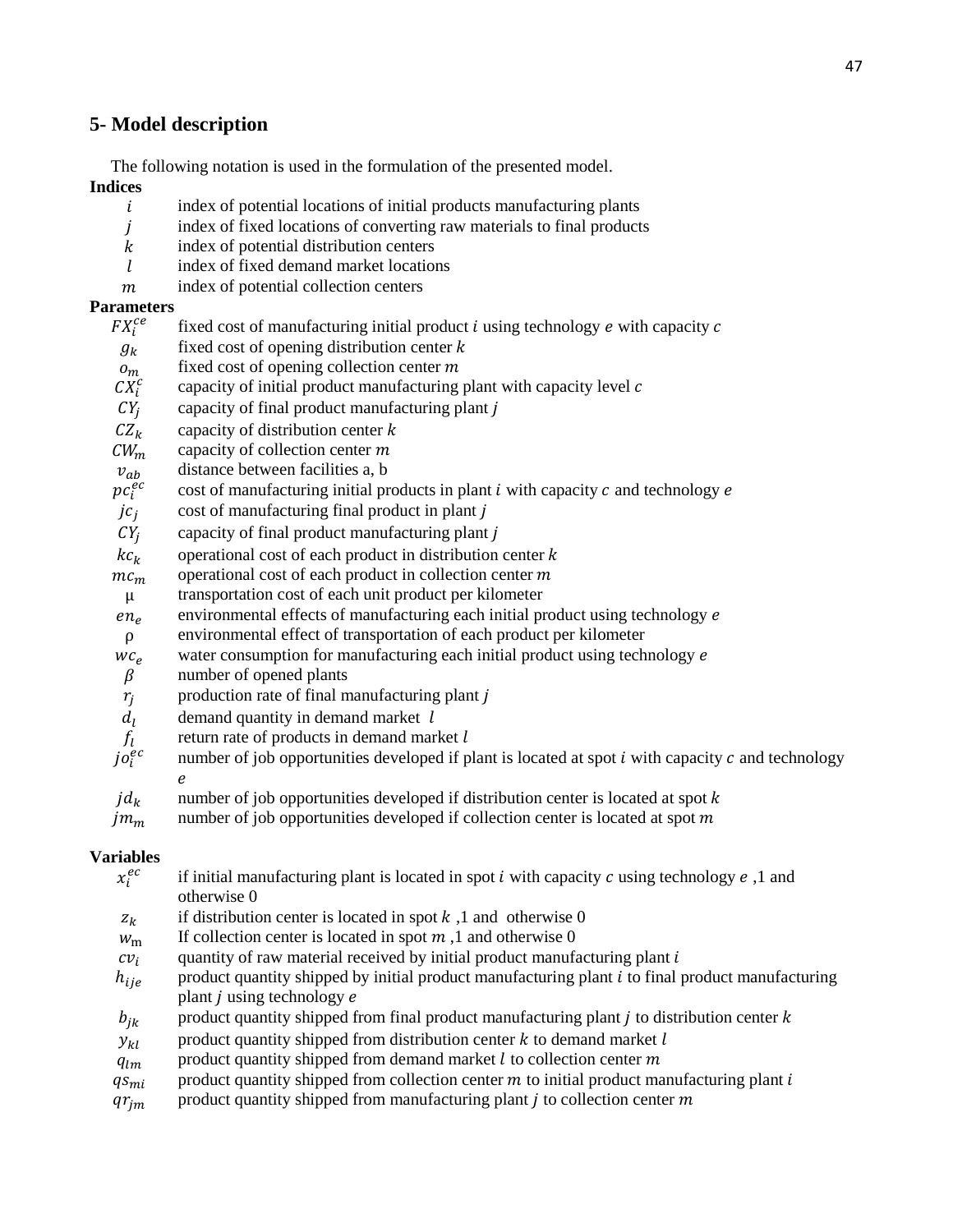## **5-1- Deterministic model**

$$
Min z_1 = \sum_{e} \sum_{i} \sum_{C} FX_i^{ce} x_i^{ec} + \sum_{k} g_k z_k + \sum_{m} o_m w_m +
$$
  
\n
$$
\sum_{i} \sum_{e} \sum_{C} \sum_{j} pc_i^{ec} h_{ije} + \sum_{i} \sum_{j} \sum_{e} v_{ij\mu} h_{ije} + \sum_{j} \sum_{k} (v_{jk}\mu +
$$
  
\n
$$
jc_j) b_{jk} + \sum_{k} \sum_{l} (v_{kl}\mu + kc_k) y_{kl} + \sum_{l} \sum_{m} v_{lm}\mu q_{lm} +
$$
  
\n
$$
\sum_{j} \sum_{m} (v_{jm}\mu) q r_{jm} + \sum_{m} \sum_{i} (v_{mi}\mu + mc_m) q s_{mi}
$$
\n(15)

$$
\begin{aligned}\n\text{Min } z_2 &= \sum_i \sum_j \sum_e h_{ij} e n_e + \sum_i \sum_j \sum_e v_{ij} \rho h_{ij} e + \\
\sum_j \sum_k v_{jk} \rho b_{jk} + \sum_k \sum_l v_{kl} \rho y_{kl} + \sum_l \sum_m v_{lm} \rho q_{lm} +\n\end{aligned} \tag{16}
$$

$$
\sum_{j} \sum_{m} v_{jm} \rho \, q r_{jm} + \sum_{m} \sum_{i} v_{mi} \, \rho q s_{mi}
$$
\n
$$
Max \, z_3^1 = \beta \tag{17}
$$

$$
Max\ z_3^2 = \sum_i \sum_e \sum_c j o_i^{ec} x_i^{ec} + \sum_k j d_k z_k + \sum_m j m_m w_m \tag{18}
$$

$$
\beta = \sum_{e} \sum_{i} \sum_{c} x_i^{ce} \tag{19}
$$

$$
\sum_{k} y_{kl} = d_l \ \forall l \tag{20}
$$

$$
\sum_{m} q_{lm} = y_{kl} * f_l \quad \forall l \tag{21}
$$

$$
\sum_{j} b_{jk} = \sum_{l} y_{kl} \quad \forall k \tag{22}
$$

$$
(1 - r_j) \sum_{i} \sum_{e} h_{ij} = \sum_{m} q r_{jm} \quad \forall j
$$
 (23)

$$
r_j \sum_{i} \sum_{e} h_{ije} = \sum_{k} b_{jk} \quad \forall j \tag{24}
$$

$$
\sum_{m} q s_{mi} + c v_i = \sum_{j} \sum_{e} h_{ij} e \quad \forall I
$$
\n<sup>(25)</sup>

$$
\sum_{i} q s_{mi} = \sum_{j} q r_{jm} + \sum_{l} q_{lm} \quad \forall m
$$
\n(26)

$$
\sum_{j} h_{ij} e \leq \sum_{c} C X_i^c X_i^{ec} \quad \forall i, e
$$
\n
$$
(27)
$$

$$
\sum_{l} y_{kl} \le C Z_k Z_k \quad \forall k \tag{28}
$$

$$
\sum_{i} q s_{mi} \le C W_m W_m \quad \forall m \tag{29}
$$

$$
\sum_{i} \sum_{e} h_{ije} \le C Y_j \quad \forall j \tag{30}
$$

$$
\sum_{e} \sum_{c} x_i^{ec} = 1 \qquad \forall I \tag{31}
$$

$$
x_i^{ec}, z_k, w_m \in \{0, 1\} \tag{32}
$$

$$
cv_i, h_{ije}, b_{jk}, y_{kl}, q_{lm}, q_{jm}, q_{mi} \ge 0
$$
\n
$$
(33)
$$

In the first objective function  $(z_1)$ , three initial terms are related to the fixed costs of facilities. Forth expression shows the costs related to initial product manufacturing plants. Fifth term shows the shipment costs from initial product manufacturing plans. Sixth and seventh expressions are operational costs for manufacturing plants and distribution centers. Eighth and ninth expressions are related to shipment costs from demand markets to collection centers and from manufacturing plants to collection centers. The last expression is representative of the shipment cost from collection centers to initial product manufacturing plants and operational costs in collection centers. In the second objective  $(z_2)$ , first part minimizes  $CO_2$  emission in initial product manufacturing plants and the rest minimizes  $CO<sub>2</sub>$  emission of material shipments. The third objective function  $(z_3^1)$  determines number of plants to provide fairness in job opportunities and to optimize network security. The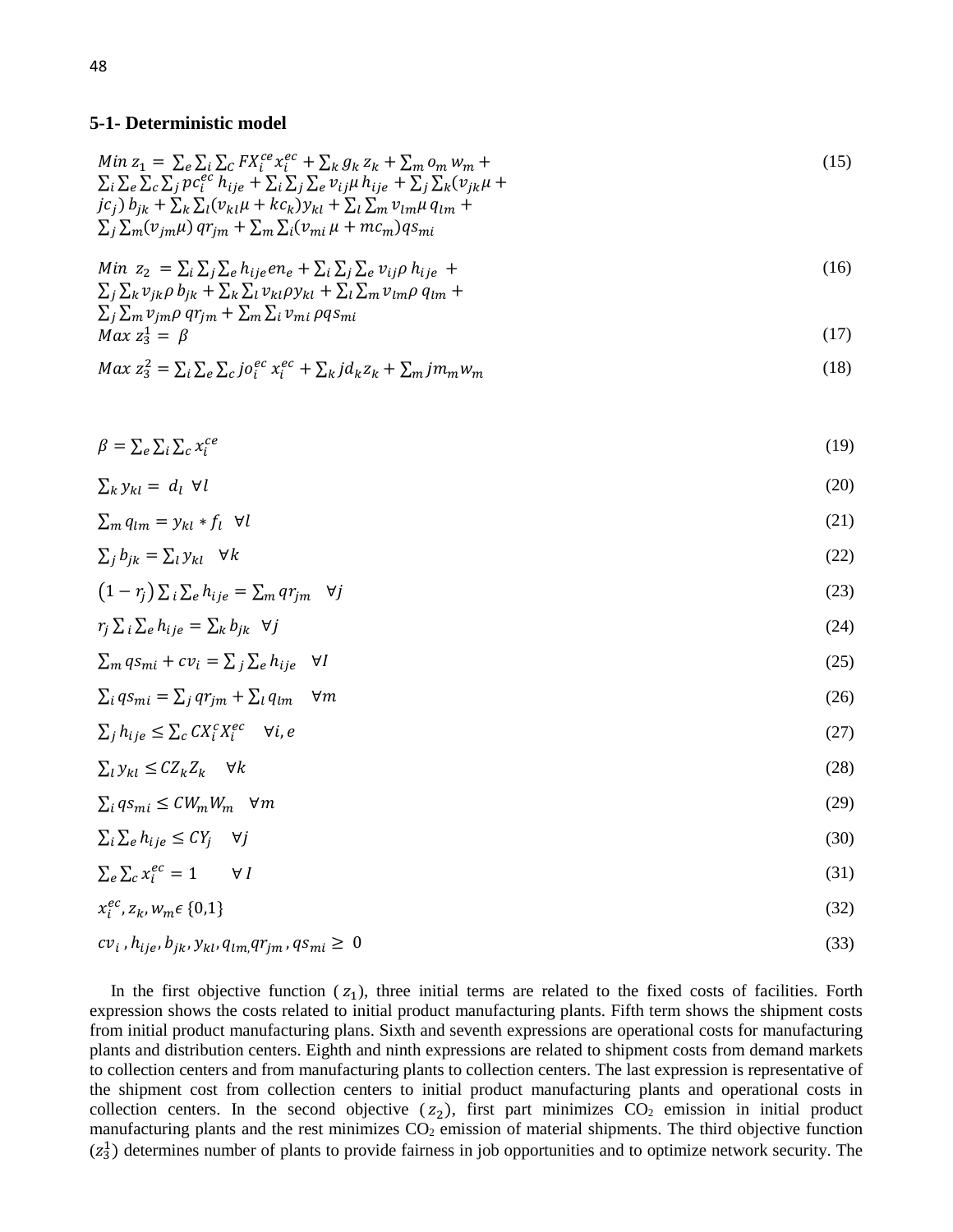last objective function  $(z_3^2)$  maximizes job opportunities developed by facility locating process. Constraint (19) is related to the number of initial product manufacturing plants. Constraint (20) determines that the products shipped from distribution centers should satisfy demand in demand markets. Constraint (21) represents that all returned products from demand markets are collected. Constraints (22-24) assure equilibrium between input and output flows in distribution centers and initial product manufacturing plants. Constraint (25) shows equilibrium conditions in initial product manufacturing plants. Constraint (26) is equilibrium expression in collection centers. Constraints (27-30) are capacity constraints for network facilities. Constraint (31) guarantees that only one manufacturing plant with certain capacity and certain technology will be located in each spot. Constraints (32) and (33) determine non-negativity and binary conditions for variables.

#### **5-2- Robust model**

Model developed in previous section is deterministic, in which all parameters have deterministic values. To cope with real world conditions and to consider demand uncertainty, demand is assumed to be uncertain and is modeled by different scenarios.

In literature mean value of different scenarios is taken into consideration and a deterministic model is represented, but this assumption is not enough to handle uncertain nature of parameters. In addition, model may have infeasible solutions for some scenarios. In this study we utilize the methodology proposed by [Mulvey et al.](#page-15-0)  [\(1995\).](#page-15-0) Besides it, we have considered mean absolute deviations and have included infeasibility penalties for over-demands which make the model infeasible.

To develop robust counterpart of model according to approach explained in Section 3, it is needed to define sets and notations as presented in the following:

- $s$  finite set of scenarios,<br>  $pb_s$  probability of scenario
- 
- $pb_s$  probability of scenario *s*,<br> $\theta_{1s}$  linearity coefficient for fi  $\theta_{1s}$  linearity coefficient for first objective function,<br> $\theta_{2s}$  linearity coefficient for second objective function
- 
- $\theta_{2s}$  linearity coefficient for second objective function,<br> $\lambda_1, \lambda_2$  weights devoted to variability parts of objective fu  $\lambda_1$ ,  $\lambda_2$  weights devoted to variability parts of objective functions,<br>  $\omega$  Infeasibility penalty of non-deterministic constraints.
- Infeasibility penalty of non-deterministic constraints.

The model is changed as below to form robust structure.

Min 
$$
z_1 =
$$
  
\n
$$
\sum_{e} \sum_{i} \sum_{C} FX_{i}^{ce} x_{i}^{ec} + \sum_{k} g_{k} z_{k} + \sum_{m} o_{m} w_{m} + \sum_{s} pb_{s} (\sum_{i} \sum_{e} \sum_{C} \sum_{j} pc_{i}^{ec} h_{ijes} +
$$
\n
$$
\sum_{i} \sum_{j} \sum_{e} v_{ij} \mu h_{ijes} + \sum_{j} \sum_{k} (v_{jk} \mu + jc_{j}) b_{jks} + \sum_{k} \sum_{l} (v_{kl} \mu + kc_{k}) y_{kls} + \sum_{l} \sum_{m} v_{lm} \mu q_{lms} +
$$
\n
$$
\sum_{j} \sum_{m} v_{jm} \mu q r_{jms} + \sum_{m} \sum_{i} (v_{mi} \mu + mc_{m}) q s_{mis}) + \lambda_{1} \sum_{s} pb_{s} [(\sum_{i} \sum_{e} \sum_{C} \sum_{j} pc_{i}^{ec} h_{ijes} +
$$
\n
$$
\sum_{i} \sum_{j} \sum_{e} v_{ij} \mu h_{ijes} + \sum_{j} \sum_{k} (v_{jk} \mu + jc_{j}) b_{jks} + \sum_{k} \sum_{l} (v_{kl} \mu + kc_{k}) y_{kls} + \sum_{l} \sum_{m} v_{lm} \mu q_{lms} +
$$
\n
$$
\sum_{j} \sum_{m} v_{jm} \mu q r_{jms} + \sum_{m} \sum_{i} (v_{mi} \mu + mc_{m}) q s_{mis}) - \sum_{s'} pb_{s'} (\sum_{i} \sum_{e} \sum_{c} \sum_{j} pc_{i}^{ec} h_{ijes} +
$$
\n
$$
\sum_{i} \sum_{j} \sum_{e} v_{ij} \mu h_{ijes} + \sum_{j} \sum_{k} (v_{jk} \mu + jc_{j}) b_{jks} + \sum_{k} \sum_{l} (v_{kl} + kc_{k}) y_{kls} + \sum_{l} \sum_{m} v_{lm} \mu q_{lms} +
$$
\n
$$
\sum_{j} \sum_{m} v_{jm} \mu q r_{jms} + \sum_{m} \sum_{i} (v_{mi} \mu + mc_{m}) q s_{mis}) + 2 \theta_{1s} + \omega \sum_{s} \sum_{l} pb_{s} \delta_{sl}
$$
\n(34

$$
\begin{split}\n\text{Min } z_{2} &= \\
\sum_{S} pb_{S} (\sum_{i} \sum_{j} \sum_{e} en_{e} h_{ijes} + \sum_{i} \sum_{j} \sum_{e} v_{ij} \rho \ h_{ijes} + \sum_{j} \sum_{k} v_{jk} \rho \ b_{jks} + \sum_{k} \sum_{l} v_{kl} \rho y_{kls} + \\
\sum_{l} \sum_{m} v_{lm} \rho \ q_{lms} + \sum_{j} \sum_{m} v_{jm} \rho \ q r_{jms} + \sum_{m} \sum_{i} v_{mi} \rho q s_{mis} + \lambda_{2} \sum_{S} p b_{S} \left[ (\sum_{i} \sum_{j} \sum_{e} en_{e} h_{ijes} + \\
\sum_{i} \sum_{j} \sum_{e} v_{ij} \rho \ h_{ijes} + \sum_{j} \sum_{k} v_{jk} \rho \ b_{jks} + \sum_{k} \sum_{l} v_{kl} \rho y_{kls} + \sum_{l} \sum_{m} v_{lm} \rho \ q_{lms} + \\
\sum_{j} \sum_{m} v_{jm} \rho \ q r_{jms} + \sum_{m} \sum_{i} v_{mi} \rho q s_{mis} - \sum_{s'} p b_{s'} (\sum_{i} \sum_{j} \sum_{e} en_{e} h_{ijes} + \sum_{i} \sum_{j} \sum_{e} v_{ij} \rho \ h_{ijes} + \\
\sum_{j} \sum_{k} v_{jk} \rho \ b_{jks} + \sum_{k} \sum_{l} v_{kl} \rho y_{kls} + \sum_{l} \sum_{m} v_{lm} \rho \ q r_{jms} + \\
\sum_{m} \sum_{i} v_{mi} \rho q s_{mis} + 2 \theta_{2s} \right] \\
\text{Max } z_{3}^{1} &= \beta \tag{36} \\
\text{Max } z_{3}^{2} &= \sum_{i} \sum_{e} \sum_{j} o_{i}^{ec} x_{i}^{ec} + \sum_{k} j d_{k} z_{k} + \sum_{m} j m_{m} w_{m} \tag{37}\n\end{split}
$$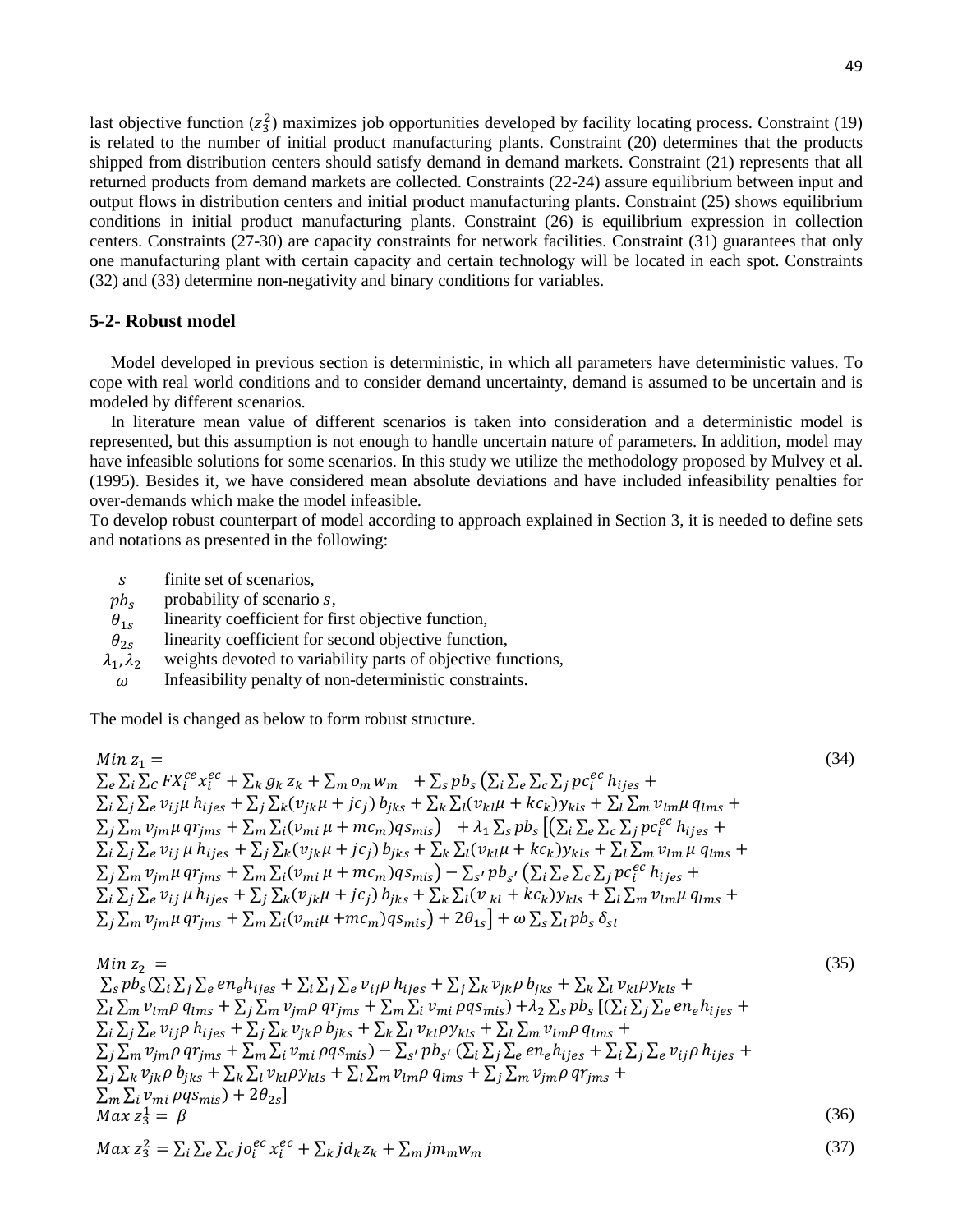$$
\beta = \sum_{e} \sum_{i} \sum_{c} x_i^{ce} \tag{38}
$$

$$
\sum_{k} y_{kls} + \delta_{ls} = d_{ls} \quad \forall l, s \tag{39}
$$

$$
\sum_{m} q_{lms} = \sum_{k} y_{kls} * f_l \quad \forall l, s \tag{40}
$$

$$
\sum_{j} b_{jks} = \sum_{l} y_{kls} \qquad \forall k, s \tag{41}
$$

$$
(1 - r_j) \sum_{i} \sum_{e} h_{ijes} = \sum_{m} qr_{jms} \quad \forall j, s \tag{42}
$$

$$
r_j \sum_i \sum_e h_{ijes} = \sum_k b_{jks} \quad \forall j, s \tag{43}
$$

$$
\sum_{m} q s_{mis} + c v_{is} = \sum_{j} \sum_{e} h_{ijes} \quad \forall i, s \tag{44}
$$

$$
\sum_{i} q s_{mis} = \sum_{j} q r_{jms} + \sum_{l} q_{lms} \quad \forall m, s \tag{45}
$$

$$
\sum_{j} h_{ijes} \leq \sum_{c} C X_i^{ec} x_i^{ec} \quad \forall i, e, s
$$
\n
$$
(46)
$$

$$
\sum_{l} y_{kls} \le C Z_k Z_k \quad \forall k, s \tag{47}
$$

$$
\sum_{i} q s_{mis} \le C W_m W_m \quad \forall m, s \tag{48}
$$

$$
\sum_{i} \sum_{e} h_{ijes} \le C Y_j \quad \forall j, s \tag{49}
$$

$$
\sum_{e} \sum_{c} x_i^{ec} = 1 \qquad \forall \ I \tag{50}
$$

$$
x_i^{ec}, z_k, w_m \in \{0, 1\} \tag{51}
$$

$$
cv_{is}, h_{ijes}, b_{jks}, y_{kls}, q_{lms}, qr_{jms}, qs_{mis}, \theta_{1s}, \theta_{2s}, \theta_{3s} \ge 0
$$
\n
$$
(52)
$$

It should also include new constraints as below to be linearized as mentioned in Section 3:

$$
\left(\sum_{i}\sum_{e}\sum_{c}\sum_{j}pc_{i}^{ec}h_{ijes}+\sum_{i}\sum_{j}\sum_{e}v_{ij}\mu h_{ijes}+\sum_{j}\sum_{k}(v_{jk}\mu+jc_{j})b_{jks}+\right.\newline\sum_{k}\sum_{l}(v_{kl}\mu+kc_{k})y_{kls}+\sum_{l}\sum_{m}v_{lm}\mu q_{lms}+\sum_{j}\sum_{m}v_{jm}\mu qr_{jms}+\right.\newline\sum_{m}\sum_{i}(v_{mi}\mu+mc_{m})qs_{mis})-\sum_{s}pb_{s}\left(\sum_{i}\sum_{e}\sum_{c}\sum_{j}pc_{i}^{ec}h_{ijes}+\right.\newline\sum_{i}\sum_{j}\sum_{e}v_{ij}\mu h_{ijes}+\sum_{j}\sum_{k}(v_{jk}\mu+jc_{j})b_{jks}+\sum_{k}\sum_{l}(v_{kl}\mu+kc_{k})y_{kls}+\right.\newline\sum_{l}\sum_{m}v_{lm}\mu q_{lms}+\sum_{j}\sum_{m}v_{jm}\mu qr_{jms}+\sum_{m}\sum_{i}(v_{mi}\mu+mc_{m})qs_{mis})+\newline\theta_{1s}\geq 0 \forall s\n\left(\sum_{i}\sum_{j}\sum_{e}en_{e}h_{ijes}+\sum_{i}\sum_{j}\sum_{e}v_{ij}\rho h_{ijes}+\sum_{j}\sum_{m}v_{jm}\rho qr_{jms}+\right.\newline\sum_{m}\sum_{l}v_{kl}\rho y_{kls}+\sum_{l}\sum_{m}v_{lm}\rho q_{lms}+\sum_{j}\sum_{m}v_{jm}\rho qr_{jms}+\right.\newline\sum_{m}\sum_{n}v_{mi}\rho qs_{mis})-\sum_{s}pb_{s}\left(\sum_{i}\sum_{j}\sum_{e}en_{e}h_{ijes}+\sum_{i}\sum_{j}\sum_{e}v_{ij}\rho h_{ijes}+\right.\newline\sum_{j}\sum_{k}v_{jk}\rho b_{jks}+\sum_{k}\sum_{l}v_{kl}\rho y_{kls}+\sum_{l}\sum_{m}v_{lm}\rho qr_{jms}+\right.\newline\sum_{m}\sum_{i}v_{mi}\rho qs_{mis})+\theta_{2s}\geq 0 \forall s\n\left(\sum_{i}\sum_{j}\sum_{e}wc_{e}h_{ijes})+\theta_{3s}\geq 0 \forall s\n\tag{55}
$$

# **6- Solution method**

In population-based algorithms like genetic algorithm, certain processes are applied on population of solutions in each iteration to solve the multi-objective optimization problems [\(Gen and Cheng, 2000\).](#page-15-13) The first multi-objective genetic algorithm was proposed by Schaffer [\(1985\)](#page-16-10) called Vector Evaluated Genetic Algorithm (VEGA). After that, other multi-objective genetic algorithms were proposed like Niched Pareto Genetic Algorithm (NPGA) [\(Horn et al., 1994\)](#page-15-14), Strength Pareto Evolutionary Algorithm (SPEA) [\(Zitzlern and Thiele](#page-16-11)  [1999\)](#page-16-11) and next edition of it (SPEA2) [\(Zitzlern et al. 2001\),](#page-16-12) and Non-dominated Sorting Genetic Algorithm (NSGA) [\(Srinivas and Deb 1994\)](#page-16-13). The only difference between NSGA and the basic genetic algorithm is in their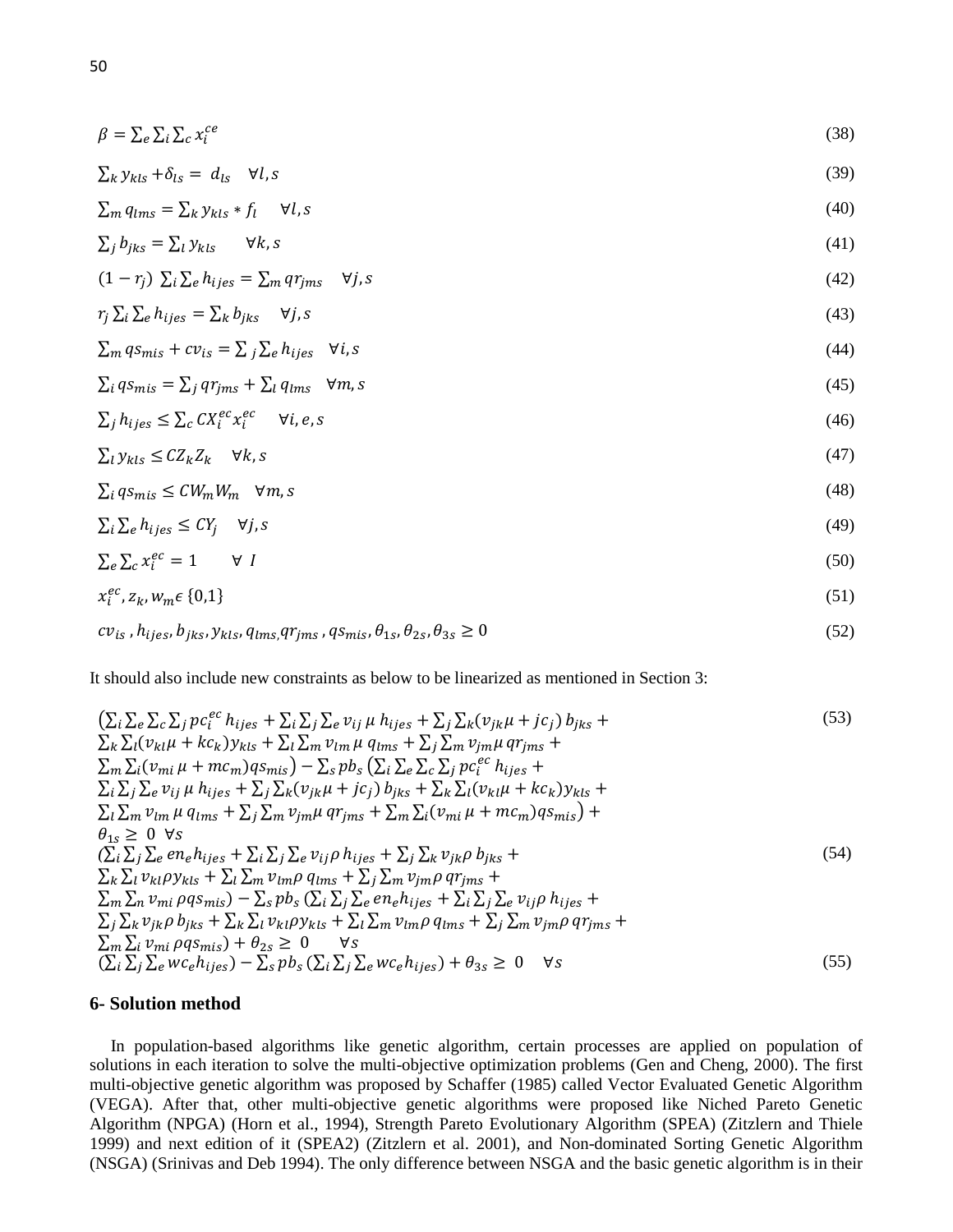selection mechanism. The complexity of this algorithm has been reduced through improving its non-dominated sorting and applying a new measure for solutions dispersion along Pareto frontier which let to introduce NSGA II [\(Deb et al.,](#page-14-9) 2002, [Deb et al., 2000\)](#page-14-10) and employ to solve many of multi-objective optimization problems. NSGA II is applied to obtain Pareto solutions here, as well.

# **6-1- Proposed algorithm**

- Step 1: Initialize the parameters of problem and algorithm.
- Step 2: Repeat the following steps for *pop\_size* replication:
	- Determine binary variables randomly.
	- Solve the linearized model objected to randomly weighted summation of three normalized objective functions. If the solution is feasible, calculate objective functions value for obtained solution and penalize objective functions with worst possible values, otherwise.
- Step 3: Sort the population as proposed in [Deb et al. \(2002\).](#page-14-9)
- Step 4: Replicate the following procedures until termination condition is satisfied:
	- Choose parents pairs from current population as many as one forth CrossOver\_size
	- Recombine binary part of parent pairs
	- Solve the linearized model for new offspring with different random weights of normalized objectives for two times. If the solutions are feasible, calculate the objective functions' values and penalize the objective functions with worst possible values, otherwise.
	- Repeat real variables crossover for pair of children which have same binary variables and produce new children until numbers of children reach CrossOver\_size.
	- Choose as many as Mutation\_size parents from current population
	- Apply mutation operator on binary part of parents and solve the linear programming model with different random weights of normalized objectives. If the model is feasible, calculate the objective functions' values and penalize the objective functions with worst possible values.
	- Sort entire current population and offspring resulted from mutation and crossover as proposed in [Deb](#page-14-10)  [et al. \(2002\)](#page-14-10).
	- Retain as many as pop\_size from entire population and ignore the rest of solutions.

#### **6-1-1- Chromosome representation**

A vector like one depicted in Figure (2) is used to represent the chromosomes in proposed algorithm. In figure (2), solution string is divided into two parts: one for binary variables and another for real variables. Binary variable part is coded by vectors  $z_k$ , w<sub>m</sub>, and  $x_{\text{dec}}$ . A vector of ordered pairs is used to code  $x_{\text{dec}}$  which determines the capacity and technology in initial product manufacturing plants. First element of this ordered pair is assigned to technology and the latter is representative of capacity of plant  $i$ . The part related to real variables is followed by binary variable part. This method of representing solutions results in feasibility of children solutions through crossover and mutations operators.



**Figure 2.** Solution chromosome of proposed algorithm.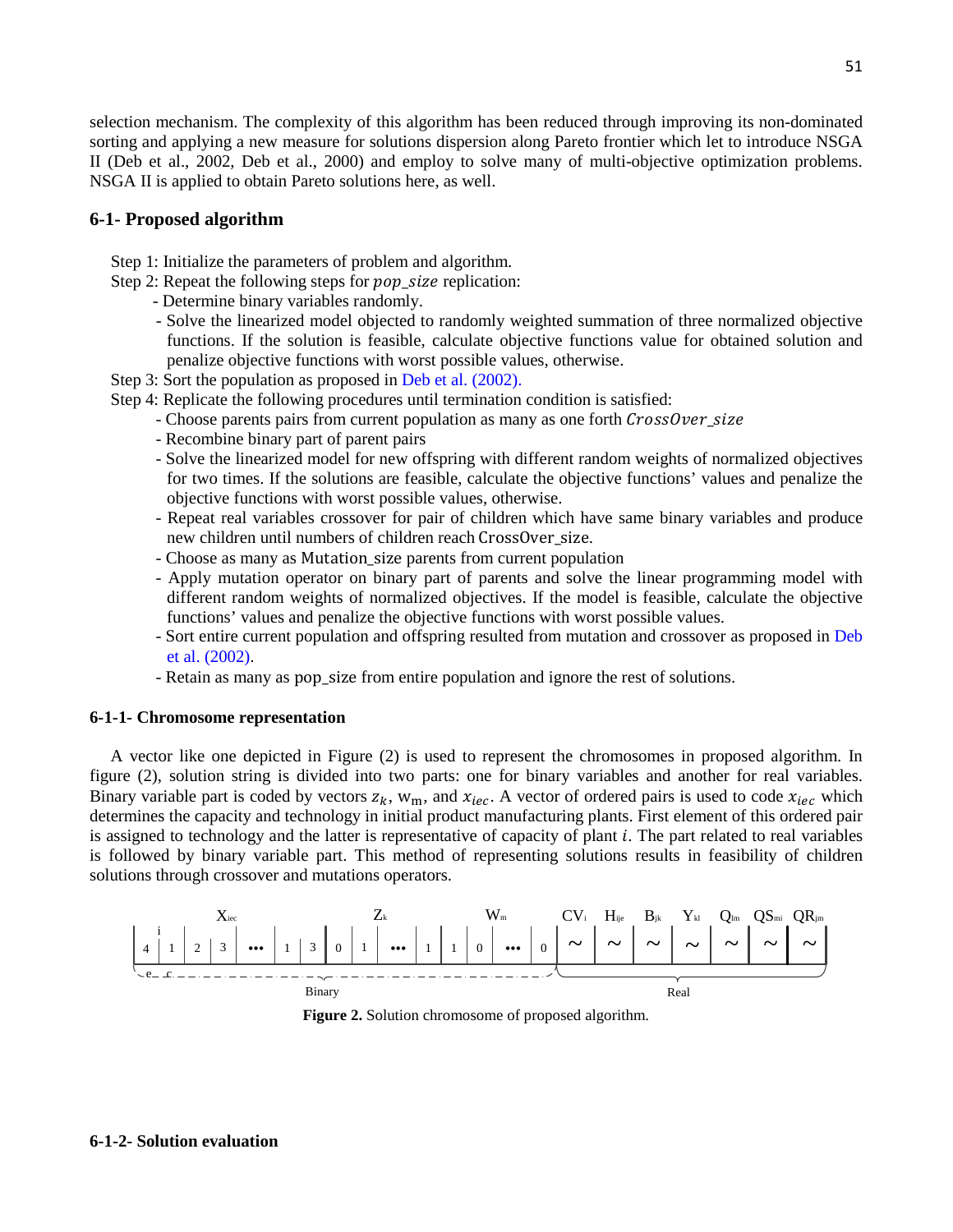One of the difficulties of multi-objective optimization problems and Pareto frontier determination is to determine fitness of solutions and their survival transmission pattern to the next generation. Different methods are proposed by previous studies to evaluate the solutions e.g. [Deb et al. \(2000\)](#page-14-10) which is often based on the quality of objective functions.

In proposed algorithm, objective functions are considered to evaluate fitness of solutions and their selection is performed based on non-domination rank and crowding distance ([Deb et al., 2000\).](#page-14-10) In this approach, a solution is non-dominated if it has less non-domination rank in the first instance, and if the solutions have the same non-domination rank solution with more crowding distance. So, the population is sorted and the best solutions are survived to the next generation.

It should be noted that in the proposed algorithm, to produce initial population and children through crossover and mutation, real variables of children are determined by solving linear programming model resulted from predetermined binary variables. In this linear programming model, random-weight method is applied to change the problem to a single-objective one [\(Murata et al., 1996\).](#page-15-10) This enables the algorithm to obtain a uniform sample of Pareto solutions [\(Schaffer 1985\).](#page-16-10) To reach this goal, objective functions are normalized and rewritten as a weighted sum with random weights as presented in equation (56):

$$
Z = \sum_{i=1}^{3} w_i f_i^{normal}(x) \tag{56}
$$

where  $f_i^{normal}(x)$  is the ith normalized objective function and  $w_i$  is random weight related to that objective function which should satisfy equation (57).

$$
\sum_{i=1}^{3} w_i = 1 \tag{57}
$$

#### **6-1-3- Crossover**

In the proposed algorithm, one of the single point crossover, double point crossover and uniform crossover are selected randomly as the crossover operator of binary part of solutions. Applying any of these operators results' in two children which their real part is obtained after solving the linear programming model with different weights for twice. If the solutions are feasible, real variables part of them are determined and four children are generated. If one or more of children become infeasible, numbers of feasible generated children would be less than the determined number which decreases the dispersion of search and as a result the efficiency of algorithm goes down. To prevent this, for real-variable part of children which have the same binary-variable part, crossover operator is applied and new children are generated. To recombine their real-variable part *Blending* operator is utilized which is a linear random combination of parents.

#### **6.1.4 Mutation**

In the proposed algorithm, mutation operator is applied for binary variables. First, one of the elements of binary part of parents solution is selected randomly and then, suitable flip operation is performed according to the fact that it is in  $z_k$ ,  $w_m$  or  $x_{\text{dec}}$  variable domain. In other words, if it is in  $z_k$  or  $w_m$  variable domain, it is enough to exchange the element with the opposite value. But if it is in  $x_{\text{dec}}$  variable domain, the selected element should exchange with a new and different value of available set.

#### **6.1.5 Selection**

Parents' selection for crossover and mutation is based on elitism in proposed algorithm. In this method, certain fraction of the best elements of population can be uniformly selected. This method is able to strengthen convergence strategies with respect to extension of solution space.

## **7- Case study and results**

We have performed a case study in a steel industry. In this network, scrap parts are collected and along with purchased raw material purchased are utilized for manufacturing products in raw steel plants as a forward flow. Then raw steel is shipped to other plants and final products are manufactured which are then shipped to demand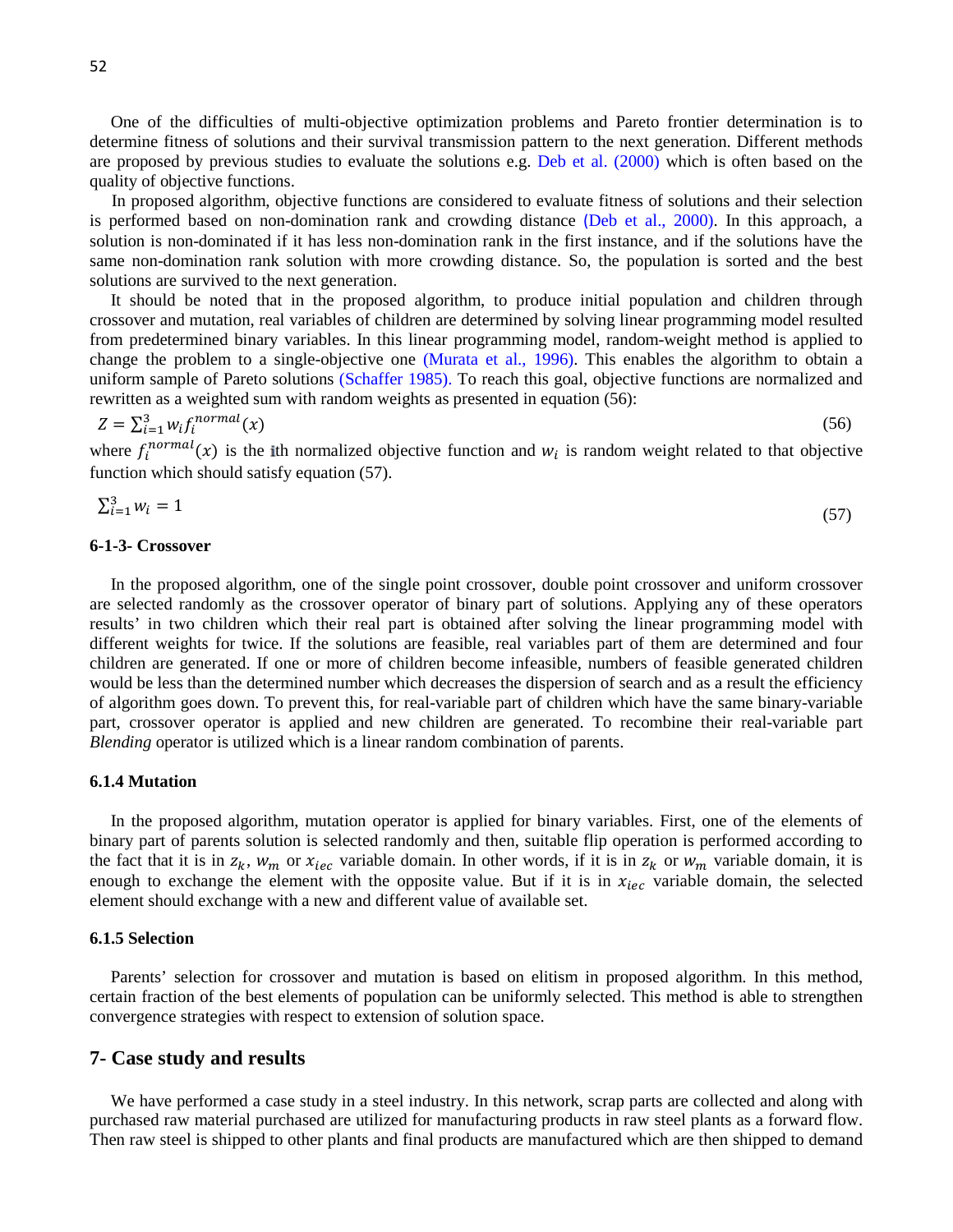markets through distribution centers. The used products and scrap of manufacturing plants are entered to collection centers to be sending and recycling in initial product manufacturing plants.

Data needed to solve the model, has collected from different sources such as steel industries experts, earlier studies (Vahdani et al., 2013 and [Strezov et al., 2013\)](#page-16-14) and ECO-it software (relating environmental issues) which is provided in Table 1.

| <b>Table 1.</b> The data of the case study |                             |                  |                               |  |  |  |  |  |  |
|--------------------------------------------|-----------------------------|------------------|-------------------------------|--|--|--|--|--|--|
| <b>Parameter</b>                           | Value                       | <b>Parameter</b> | Value                         |  |  |  |  |  |  |
| $pc_i^{2c}$                                | <i>Uniform</i> $(90 - 120)$ | $f_l$            | <i>Uniform</i> $(0.2 - 0.35)$ |  |  |  |  |  |  |
| jc <sub>i</sub>                            | Uniform $(25-35)$           | $r_i$            | <i>Uniform</i> $(.85 - .97)$  |  |  |  |  |  |  |
| $kc_k$                                     | Uniform $(2-5)$             | $FX_i^{11}$      | $Uniform (330000 - 960000)$   |  |  |  |  |  |  |
| $mc_m$                                     | Uniform $(2-5)$             | $FX_i^{12}$      | $Uniform (300000 - 900000)$   |  |  |  |  |  |  |
| $CX_i^{1e}$                                | Uniform $(1500 - 3000)$     | $FX_i^{21}$      | $\alpha * FX_i^{11}$          |  |  |  |  |  |  |
| $CX_i^{2e}$                                | $\lambda CX_i^{1e}$         | $FX_i^{22}$      | $\alpha * FX_i^{12}$          |  |  |  |  |  |  |
| λ                                          | Uniform $(4-6)$             | $\alpha$         | Uniform $(.5 - .7)$           |  |  |  |  |  |  |
| $CY_i$                                     | $Uniform(1500 - 3000)$      | $g_k$            | Uniform $(5000 - 10000)$      |  |  |  |  |  |  |
| $CZ_k$                                     | Uniform $(800 - 1800)$      | $o_m$            | Uniform $(1000 - 5000)$       |  |  |  |  |  |  |
| $CW_m$                                     | Uniform $(800 - 1800)$      | $pc_i^{1c}$      | Uniform $(60 - 90)$           |  |  |  |  |  |  |

First, to show the efficiency of robust model in relation to deterministic model, third and fourth objective function are normalized and combined with the weights of 0.4 and 0.6. Then second and third objective functions are considered as constraints and are solved with  $\varepsilon$ -constraint method for different values of  $\varepsilon$ . The most probable scenario is taken into account as deterministic counterpart. To compare rest of the scenarios, the criterion is that if manufacturing quantity is less than quantity of the most likely scenario, shortage costs will be considered but if it is more than quantity of the most likely scenario, inventory costs will be included. Results of 10 randomly selected among 5 possible scenarios with different probabilities are gathered in Table 2 where  $\varepsilon_1$ and  $\varepsilon_2$  indicate second and third objective functions in normalized form respectively which are fixed to certain amount and the amount of first objective function is reported. This table provides a comparison between deterministic and robust model in terms of average and standard deviation of the objective amounts of the 10 mentioned scenarios which indicates the efficiency of robust counterpart since mean and standard deviation of costs are less than deterministic model.

|                              |                | $\mathcal{E}_1$ , $\mathcal{E}_2$ |                        | $\mathcal{E}_1$ , $\mathcal{E}_2$ |                        | $\mathcal{E}_1$ , $\mathcal{E}_2$ |                        | $\varepsilon_1$ , $\varepsilon_2$ |                        | $\mathcal{E}_1$ , $\mathcal{E}_2$ |                        |
|------------------------------|----------------|-----------------------------------|------------------------|-----------------------------------|------------------------|-----------------------------------|------------------------|-----------------------------------|------------------------|-----------------------------------|------------------------|
| Š.                           | scenario       | 0.4, 0.4                          |                        | 0.4, 0.6                          |                        | 0.6, 0.6                          |                        | 0.8, 0.6                          |                        | 0.8, 0.8                          |                        |
|                              |                | Robust<br>model                   | Deterministic<br>model | Robust<br>model                   | Deterministic<br>model | Robust<br>model                   | Deterministic<br>model | Robust<br>model                   | Deterministic<br>model | Robust<br>model                   | Deterministic<br>model |
| 1                            |                | 4049109                           | 3807072                | 4010494                           | 3845352                | 4096306                           | 3925273                | 4481379                           | 4091905                | 4929985                           | 4505603                |
| $\overline{2}$               | $\overline{2}$ | 4027428                           | 4593125                | 4052498                           | 4703290                | 4137151                           | 4767932                | 4374299                           | 4994218                | 4816953                           | 4774688                |
| 3                            |                | 4049109                           | 3807072                | 4010494                           | 3845352                | 4096306                           | 3925273                | 4481379                           | 4091498                | 4929985                           | 4505603                |
| $\overline{\mathbf{4}}$      | 3              | 5448573                           | 6069462                | 5533587                           | 6181334                | 5618147                           | 6245319                | 5222133                           | 6470989                | 5012438                           | 6053721                |
| 5                            | 3              | 5448573                           | 6069462                | 5533587                           | 6181334                | 5618147                           | 6245319                | 5222133                           | 6470989                | 5012438                           | 6053721                |
| 6                            | $\overline{4}$ | 4316131                           | 3925338                | 4262354                           | 3945806                | 4350986                           | 4018610                | 4671952                           | 4163283                | 5138187                           | 4942840                |
| 7                            |                | 4049109                           | 3807072                | 4010494                           | 3845352                | 4096306                           | 3925273                | 4481379                           | 4091498                | 4929985                           | 4505603                |
| 8                            | 3              | 5448573                           | 6069462                | 5533587                           | 6181334                | 5618147                           | 6245319                | 5222133                           | 6470989                | 5012438                           | 6053721                |
| 9                            | 5              | 4633990                           | 4070161                | 4659161                           | 4109250                | 4680839                           | 4168795                | 4796523                           | 4313403                | 5280315                           | 4751043                |
| 10                           | $\overline{2}$ | 4027428                           | 4593125                | 4052498                           | 4703290                | 4137151                           | 4767932                | 4386759                           | 4994218                | 4816953                           | 4774688                |
| Mean                         |                | 4549802                           | 4681135                | 4565875                           | 4754169                | 4644949                           | 4823505                | 4734007                           | 5015299                | 5038586                           | 5058885                |
| <b>Standard</b><br>deviation |                | 648321                            | 1001905                | 696234                            | 1036168                | 695045                            | 1031062                | 359628                            | 1062239                | 140794                            | 678739                 |

**Table 2.** Comparing robust and deterministic model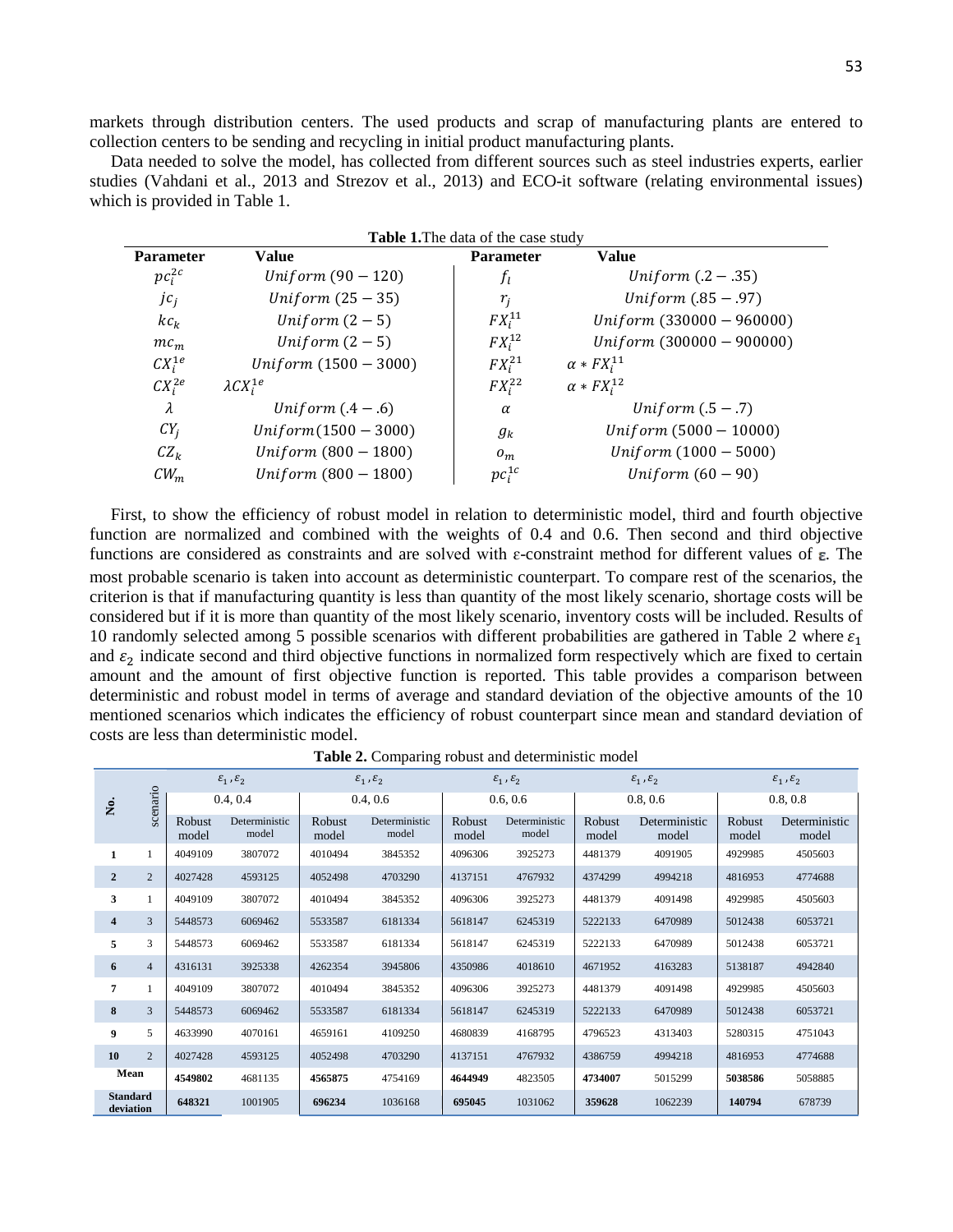The relationship between the total cost and infeasibility penalty of non-deterministic constraints is depicted in Figure 3. As can be seen, penalty cost increases exponentially as the total cost increases that is in accordance with what is addressed in [Mulvey et al. \(1995\).](#page-15-0)



**Figure3.** Trade-off between  $\omega$  and total cost

 The proposed algorithm is programmed in MATLAB and its efficiency is checked by applying it on a problem. In this regard, one of the objective functions is considered to be fix and the two others are compared with solutions obtained from  $\varepsilon$ -constraint approach which indicates little difference (Figure 4). It should be noted that the objective functions are normalized and changed into maximization form in Figure 4.



**Figure4.** Comparing Results obtained from Genetic algorithms and GAMS

Resulted surface is depicted in Figures 5 and its two dimensional views are shown in Figure 6. Figure 5 and 6 show that increasing objective function of social utility results in an increase in cost objective function. We need to locate many small factories to increase fairness in distributing jobs in different spots and then to increase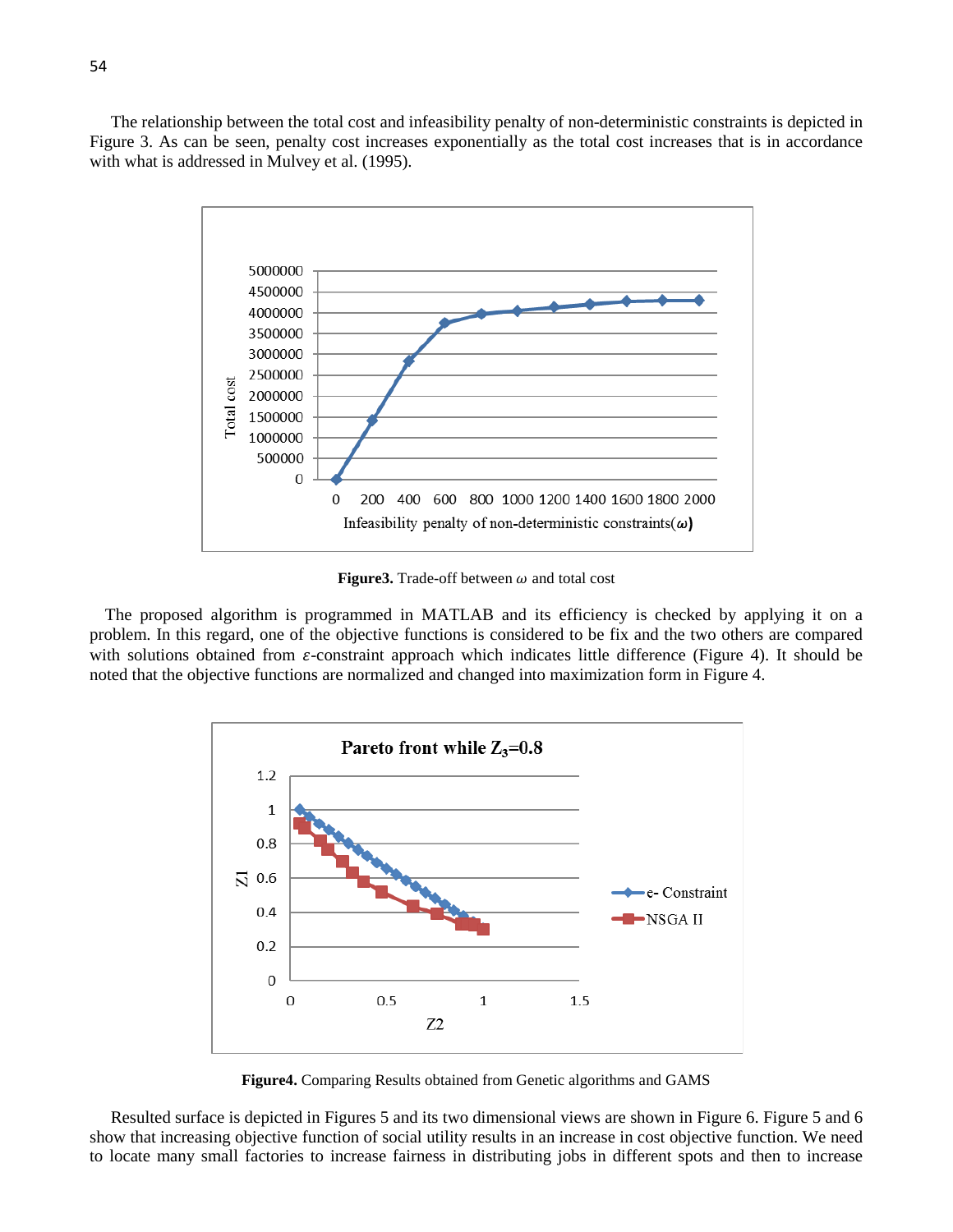social objective function. Also, we need more facilities and new technology to provide more job opportunities. As a result, costs increase and cost utility decreases. An increase in environmental objective function e.g. using green technology with less harm to environment causes increase in cost. Hence, decision maker decides about supply chain network by considering objective function's utility.



**Figure5.** Pareto solutions surface for three objective functions problem



**Figure6.** Two dimensional view of Pareto surface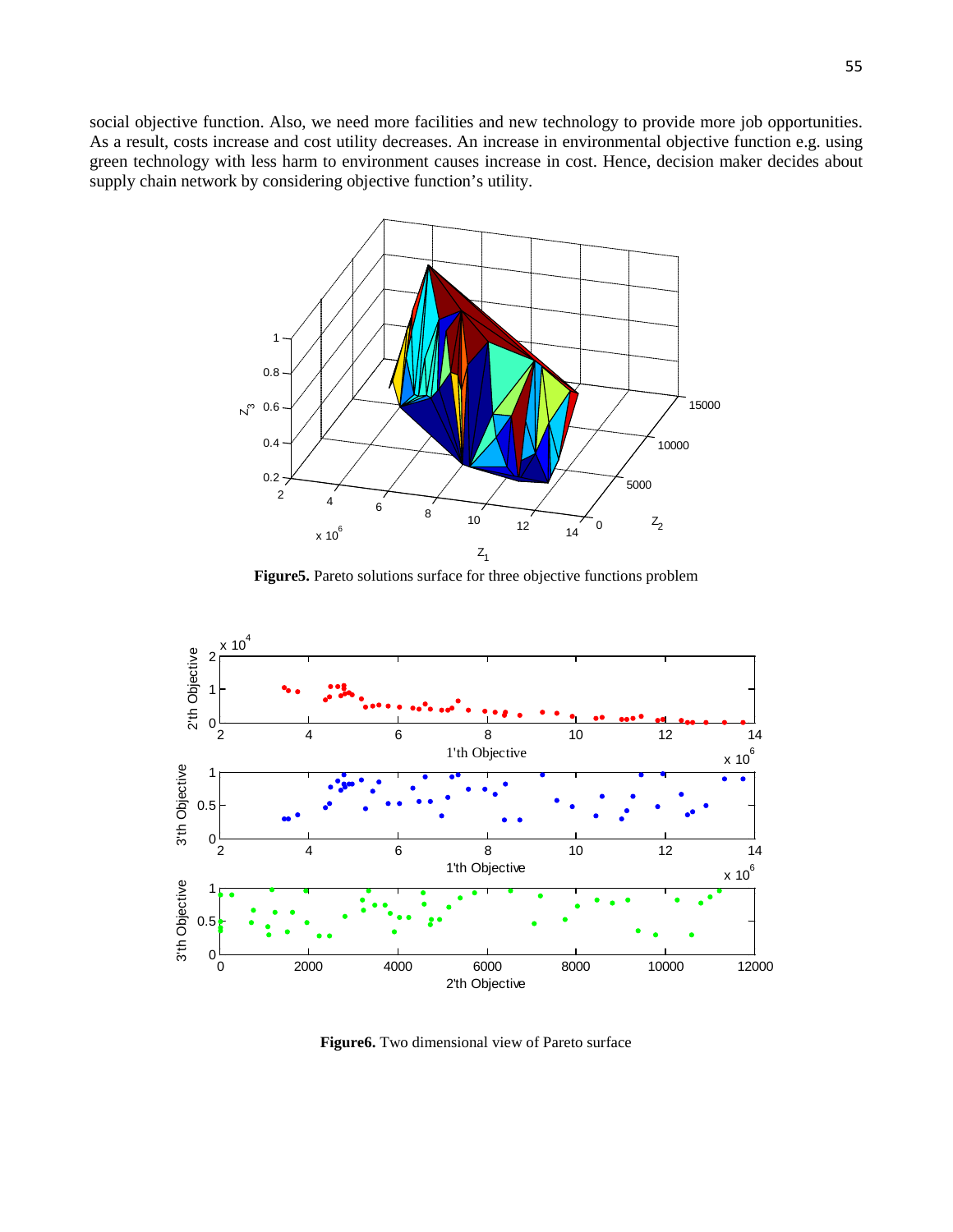# **8- Conclusion**

In this paper a multi-objective model is proposed considering both forward and reverse flows of supply chain with objective functions designed for costs, environmental factors such as  $CO<sub>2</sub>$  emission, and social factors such as employment and fairness in providing job opportunities according to ISO 26000 standards. A case study of steel manufacturing and recycling industry is presented since this industry is one of the important industries which creates vast job opportunities and has a great role in environmental contamination. Since demand has non-deterministic nature, a robust programming model is developed to cope with uncertainty and the mean and standard deviation of costs are taken into consideration. Results show that robust model is more efficient in relation to deterministic model. To solve the model, a multi-objective genetic algorithm is applied and results show its efficiency in generating Pareto solutions.

It seems that it is useful to consider multi-period and multi-product problems in future research. Considering different transportation modes and delineating appropriate ways of calculating economic, social and environmental impacts can be added to extend the study. For future direction, we suggest considering other environmental and social factors such as energy consumption level, local suppliers' priority, industrial centers adjacency, and facilities' distance related to providing new job opportunities.

# **References**

<span id="page-14-4"></span>Amin, S.H. & Zhang, G. (2013), A multi-objective facility location model for closed-loop supply chain network under uncertain demand and return. *Applied Mathematical Modeling*, 37(6); 4165-4176.

<span id="page-14-5"></span>Carter, C.R., Jennings, M.M. (2002), Social responsibility and supply chain relationships. *Transportation Research Part E: Logistics and Transportation Review*, 38; 37-52.

<span id="page-14-6"></span>Cruz, J.M. (2009), The impact of corporate social responsibility in supply chain management: Multicriteria decision-making approach. *Decision Support Systems*, 48; 224-236.

<span id="page-14-7"></span>Cruz, J.M. & Wakolbinger, T. (2008), Multiperiod effects of corporate social responsibility on supply chain networks, transaction costs, emissions, and risk. *International Journal of Production Economics*, 116(1); 61-74.

<span id="page-14-2"></span>Das, K. & Chowdhury, A.H. (2012), Designing a reverse logistics network for optimal collection, recovery and quality-based product-mix planning. *International Journal of Production Economics*, 135(1); 209-221.

<span id="page-14-3"></span>De Rosa, V., Gebhard, M., Hartmann, E. & Wollenweber, J. (2013), Robust sustainable bi-directional logistics network design under uncertainty. *International Journal of Production Economics*, 145(1);184-198.

<span id="page-14-9"></span> Deb, K., Pratap, A., Agarwal, S. & Meyarivan, T. (2002), A fast and elitist multiobjective genetic algorithm: NSGA-II. Evolutionary Computation, *IEEE* Transactions on, 6(2); 182-197.

<span id="page-14-10"></span>Deb, K., Agrawal, S., Pratap, A. & Meyarivan, T. (2000), A fast elitist non-dominated sorting genetic algorithm for multi-objective optimization: NSGA-II. *Lecture notes in computer science*, 1917, 849-858.

<span id="page-14-8"></span>Dehghanian, F. & Mansour, S. (2009), Designing sustainable recovery network of end-of-life products using genetic algorithm. *Resources, Conservation and Recycling*, 53(10); 559-570.

<span id="page-14-0"></span>Easwaran, G. & Üster, H. (2010), A closed-loop supply chain network design problem with integrated forward and reverse channel decisions. *IIE Transactions*, 42(11); 779-792.

<span id="page-14-1"></span>El-Sayed, M., Afia, N. & El-Kharbotly, A. (2010), A stochastic model for forward-reverse logistics network design under risk. *Computers & Industrial Engineering*, 58(3); 423-431.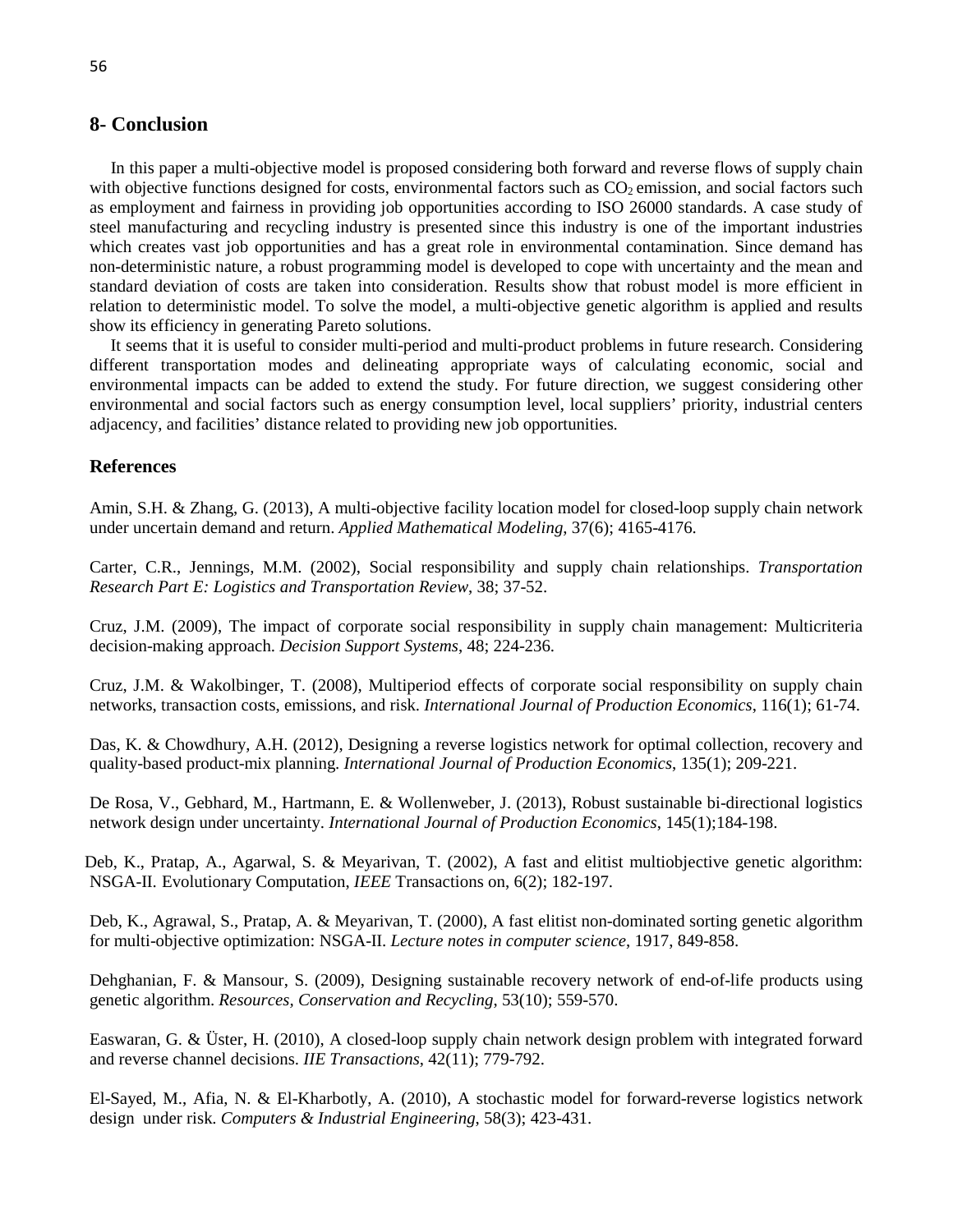<span id="page-15-1"></span>Fleischmann, M., Beullens, P., Bloemhof-Rruwaard, J.M. & Wassenhove, L.N. (2001), The impact of product recovery on logistics network design. *Production and operations management*, 10(2); 156-173.

<span id="page-15-13"></span>Gen, M. & Cheng, R. (2000), *Genetic algorithms and engineering optimization* (Vol. 7): John Wiley & Sons.

<span id="page-15-9"></span>Hasani, A., Zegordi, S.H. & Nikbakhsh, E. (2012), Robust closed-loop supply chain network design for perishable goods in agile manufacturing under uncertainty. *International Journal of Production Research*, 50(16); 4649-4669.

<span id="page-15-14"></span>Horn, J., N. Nafpliotis, and D.E. Goldberg. A niched Pareto genetic algorithm for multiobjective optimization. in Evolutionary Computation, 1994. *IEEE World Congress on Computational Intelligence*., *Proceedings of the First IEEE Conference on. 1994: IEEE*

<span id="page-15-0"></span>ISO/TMB/WG/SR.(2006), Participating in the Future International Standard ISO 26000 on Social Responsibility *International Organization for Standardization*, Geneva.

<span id="page-15-11"></span>Keyvanshokooh, E., Fattahi, M., Seyed-Hosseini, S. & Tavakkoli-Moghaddam, R. (2013), A dynamic pricing approach for returned products in integrated forward/reverse logistics network design. *Applied Mathematical Modeling,* 37(24); 10182-10202.

<span id="page-15-2"></span>Ko, H.J. & Evans, G.W. (2007), A genetic algorithm-based heuristic for the dynamic integrated forward/reverse logistics network for 3PLs. *Computers & Operations Research*, 34(2); 346-366.

<span id="page-15-3"></span>Lee, P.K.C. & Humphreys, P.K. (2007), The role of Guanxi in supply management practices*. International Journal of Production Economics*, 106(2); 450-467.

Mulvey, J.M., Vanderbei, R.J. & Zenios, S.A. (1995), Robust optimization of large-scale systems. *Operations research*, 43(2); 264-281.

Murata, T., Ishibuchi, H. & Tanaka, H. (1996), Multi-objective genetic algorithm and its applications to flowshop scheduling. *Computers & Industrial Engineering*, 30(4); 957-968.

<span id="page-15-8"></span>Özkır, V. & Başlıgıl, H. (2012), Modelling product-recovery processes in closed-loop supply-chain network design. *International Journal of Production Research*, 50(8); 2218-2233.

<span id="page-15-10"></span>Özkir, V. & Basligil, H. (2013), Multi-objective optimization of closed-loop supply chains in uncertain environment. *Journal of Cleaner Production*, 41(0); 114-125.

<span id="page-15-7"></span>Pishvaee, M.S., Rabbani, M. & Torabi, S.A. (2011), A robust optimization approach to closed-loop supply chain network design under uncertainty. *Applied Mathematical Modelling*, 35(2); 637-649.

<span id="page-15-12"></span>Pishvaee, M.S. & Razmi, J. (2012), Environmental supply chain network design using multi-objective fuzzy mathematical programming. *Applied Mathematical Modelling*, 36(8); 3433-3446.

<span id="page-15-5"></span>Pishvaee, M.S. & Torabi, S.A. (2010), A possibilistic programming approach for closed-loop supply chain network design under uncertainty. *Fuzzy Sets and Systems*, 161(20); 2668-2683.

<span id="page-15-6"></span>Pishvaee, M.S., Farahani, R.Z. & Dullaert, W. (2010), A memetic algorithm for bi-objective integrated forward/reverse logistics network design. *Computers & Operations Research*, 37(6); 1100-1112.

<span id="page-15-4"></span>Pishvaee, M.S., Jolai, F, & Razmi, J. (2009), A stochastic optimization model for integrated forward/reverse logistics network design. *Journal of Manufacturing Systems*, 28(4); 107-114.